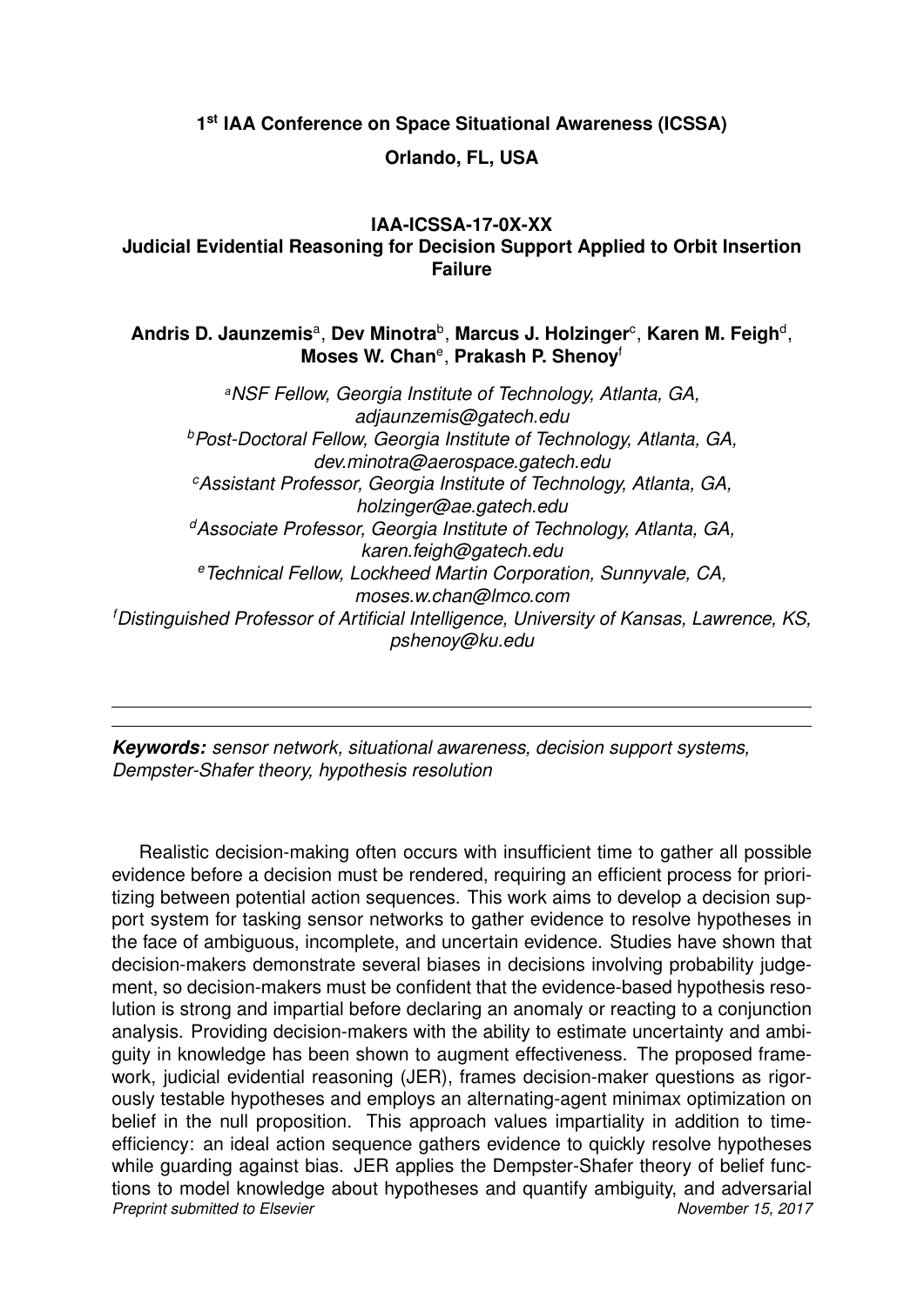optimization techniques are used to make many-hypothesis resolution computationally tractable. This work includes derivation and application of the JER formulation to a GTO insertion maneuver anomaly scenario.

### **1. Introduction**

Endsley defines situation awareness as "the perception of the elements in the environment within a volume of time and space, the comprehension of their meaning, and the projection of their status in the near future" [1]. Space situational awareness (SSA) is particularly concerned with accurately representing the state knowledge of objects in the space environment to provide better prediction capabilities for threats such as potential conjunction events. While Endsley's construct of situation awareness refers to a cognitive state in an individual's mind, space situational awareness is used as an organizational construct referring to the distributed state of knowledge at the organizational level. Potential SSA needs include maintaining catalogs of space object state observations [12, 13], detecting maneuvers or other anomalies [14], and estimating control modes or behavior [15, 4]. Currently, there are over 20,000 trackable objects in the space object catalog [2, 3] ranging from decommissioned rocket bodies to active telecommunications assets to university science and technology experiments. While Earth orbit is a vast volume, useful or strategic orbit regimes (e.g. low Earth orbit (LEO), Geostationary Earth Orbit (GEO), sun-synchronous LEO) have quickly become congested and contested [4]. The number of trackable space objects is continually growing with expanded use of small spacecraft technologies [6] and increased sensor capabilities. Growing clutter poses safety concerns, accentuated by the high-profile LEO collision event in 2009 between a defunct COSMOS satellite and an active Iridium satellite [7]. With such diverse involvement in the space arena, there is a large economic incentive to understand the space environment to ensure continued operation of assets.

Maintaining SSA is essential to the command and control missions of the Joint Space Operations Center (JSpOC) [5]. Discourse and activity in SSA increasingly focuses on decision-making in the presence of limited resources, uncertain information, and a contested space environment. Establishing protocols and regulations in the use of space depends upon the "availability of quantifiable and timely information regarding the behavior of resident space objects" [4]. Unfortunately, constraints imposed by non-linear orbital dynamics and the disparity between the number of space objects and the number of sensors hinder the ability to reliably provide information on maneuvers or other events. An increasing emphasis is being placed on algorithms and processes that have an ability to ingest disparate data from many sources and fuse an understanding of the greater situation of the space domain [8, 5].

Tracking techniques used in the space surveillance system still largely rely upon models and applications from the 1950s and 1960s [9], which are human-intensive. For instance, current space object custody tasking requires human analyst to compare candidate tasking schedules while incorporating constraints such as observation conditions (e.g. sky brightness, cloud cover). In the event that an object is not detected, a human analyst may be required to inspect the observation conditions visually before declaring lost custody or anomaly. This approach is reactive and rigid, necessitating improved automated approaches to data collection and processing that incorporate auxiliary sensor data to operate in a more predictive manner and dynamically adjust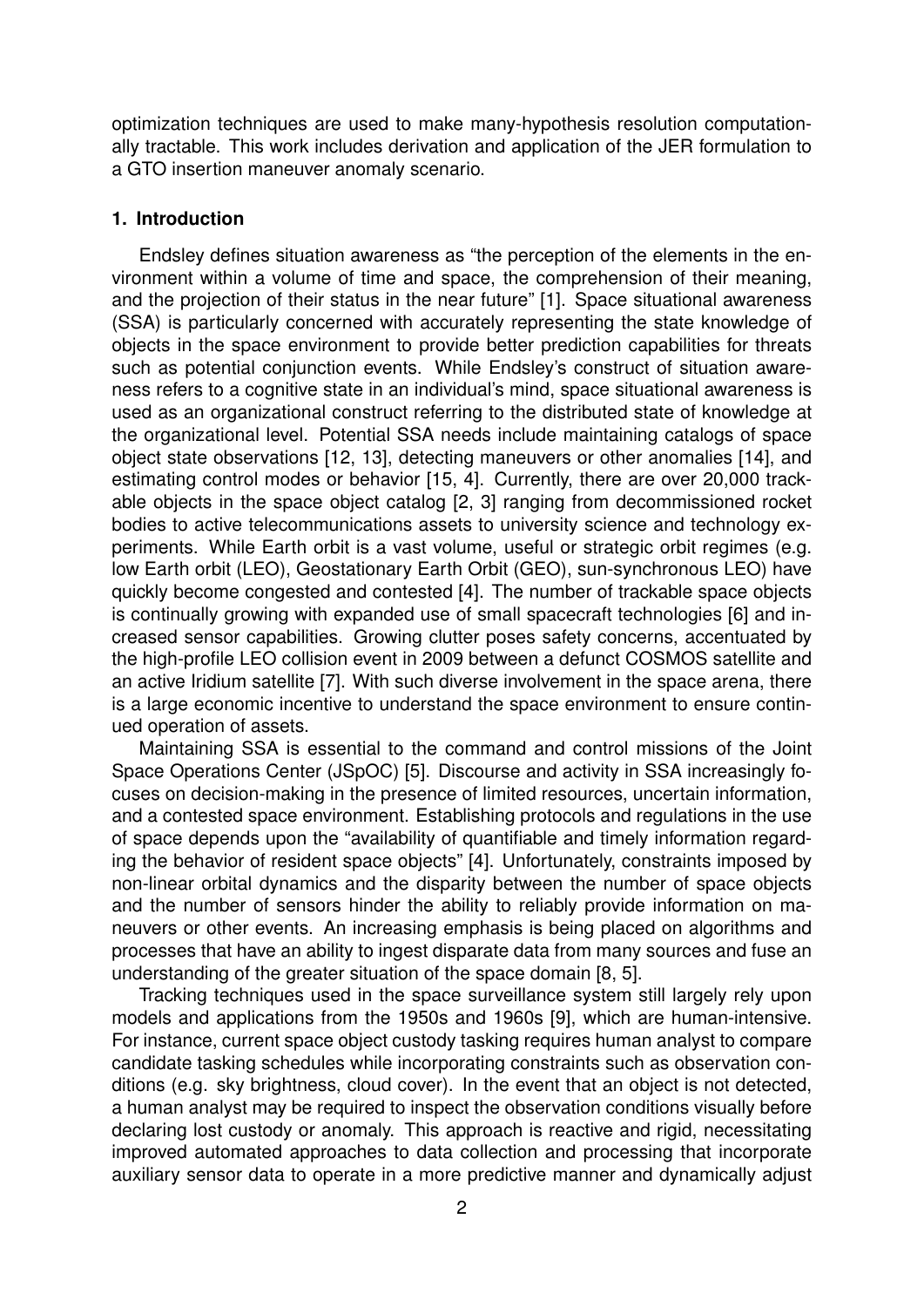the algorithm objectives and actions. As the space object population increases, the amount of data required to maintain SSA also increases [10], which makes human-inthe-loop involvement in space surveillance particularly troublesome and motivates the development of autonomous sensor tasking capabilities.

The sensor tasking or sensor scheduling problem addresses how to obtain, process, and utilize information about the state of the environment [11]. The SSA sensor tasking problem is a high-dimensional, multi-objective, mixed-integer, non-linear optimization problem, so current approaches focus on tractable sub-problems (e.g. single objectives, limited target objects, limited sensors). For instance, catalog maintenance requires observations of many different space objects. Entropy-minimizing or information-maximizing methods, as characterized through covariance estimates, minimize state estimate uncertainty for all catalog objects [16, 12]. Other objectives may require more data of specific targets or events. Space object association may be handled by quantifying a state anomaly or maneuver required to associate two uncorrelated tracks (UCTs) [17, 14], classification methods may employ taxonomies trained on representative space object feature sets to categorize space objects [18], and attitude or control mode estimation requires many observations of a single object to develop a light curve, a time-history of photons received from the target space object [15]. The competing objectives are generally not complementary, especially given limited sensor resources, so the different objectives prefer different tasking approaches.

Sensor information must be fused into a coherent understanding of the environment via association, correlation, and combination [11]. In classical Bayesian approaches, sensor data is used to form deterministic probabilities placed on event hypotheses under the assumption that the only possible realizations of this hypothesis are true or false. However, in complex decision-making contexts, information is not always represented in a strictly binary manner, needing to account for uncertain information and ambiguity. An expert might be able to confirm or refute a given set of hypotheses, but it cannot attribute belief to any hypotheses for which it is not an expert. For this reason, evidential reasoning methods, such as Dempster-Shafer theory, quantify ambiguity, leading to more realistic modeling of human analyst processes [19, 20, 21]. Dempster-Shafer theory has gained significant traction in various applications, including classification [22, 23], monitoring and fault detection [24, 25], and decision-making [26].

This work formulates a sensor tasking algorithm to eliminate both conflict and ambiguity in user-prioritized specific hypotheses, gathering evidence that yields a more precise understanding of the relevant hypotheses. Beginning with an analysis of the work domain of an SSA decision-maker, the three primary concerns that the proposed framework addresses are discussed: hypothesis abstraction, ambiguity aversion, and unbiased hypothesis resolution. The proposed framework is developed and simulated results are presented for an orbit insertion maneuver failure.

## **2. Theory**

### *2.1. Work-Domain Analysis*

The Joint Space Operations Center (JSpOC) plays the role of maintaining space situational awareness to carry out command and control operations pertaining to the protection of civil, defense, and national space assets [27]; tasks in JSpOC support the monitoring, integration, and reporting of space asset state changes [5]. In order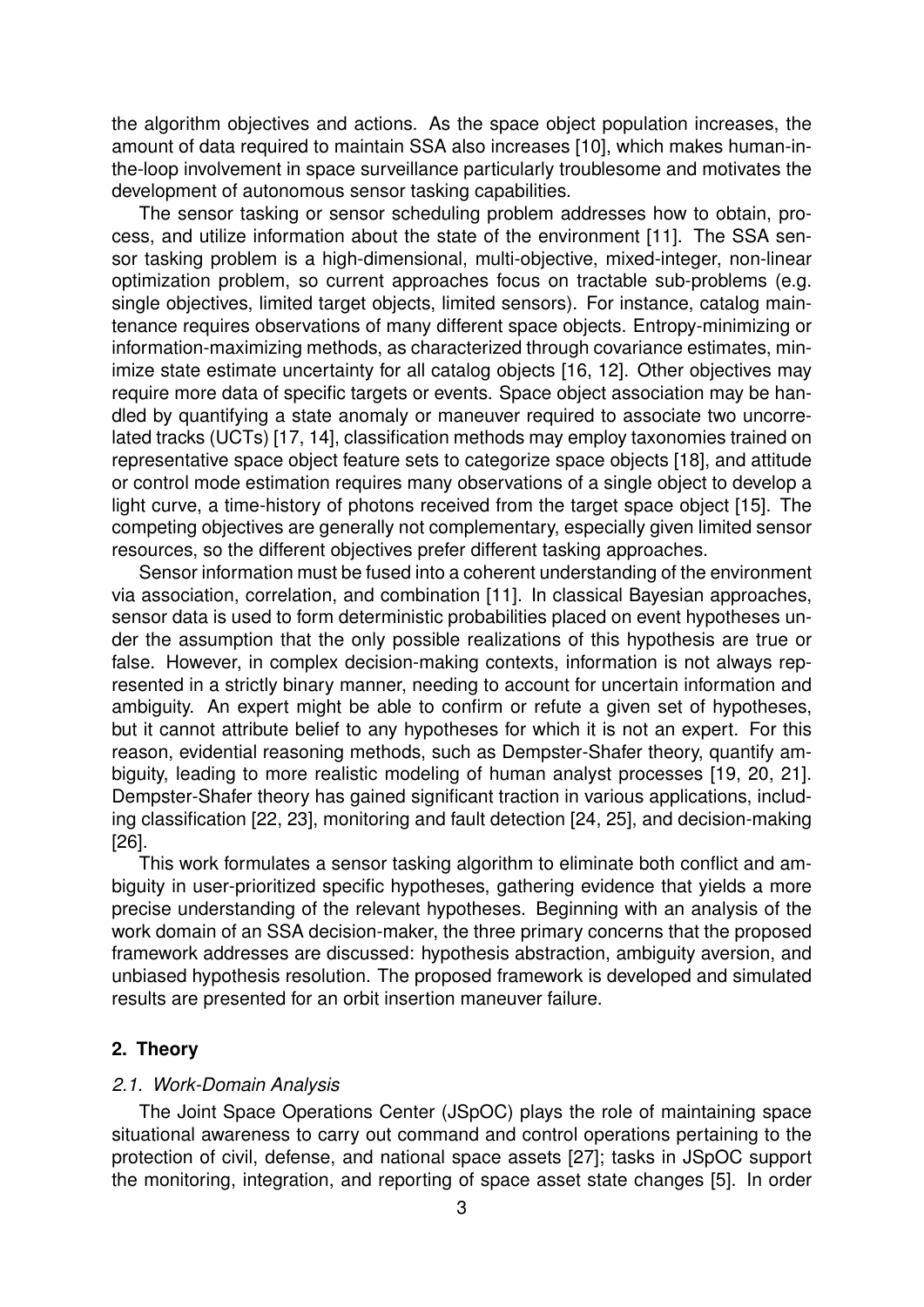to respond to routine and anomalous events in space and maintain the space object catalog, JSpOC is responsible for issuing requests to task sensors maintained by other organizations such as the US Space Surveillance Network. Various tasks compete for the limited number of sensors available, and various human analysts are involved in making decisions pertaining to sensor tasking.

To support decisions in SSA processes such as sensor tasking and conjunction assessment, decision-support systems should provide the analysts with the relevant information in such a manner as to help the operators identify possible conjunctions and take the correct action to avoid likely conjunctions as soon as possible while minimizing unnecessary maneuvering.

### *2.1.1. What is a work-domain analysis?*

A work-domain analysis [28] is a method to obtain requirements for support systems through the development of a work-domain model that describes work that comprises a socio-technical system. A work-domain model is a complete description of a system in the form of multi-level diagrams referred to as abstraction hierarchies (AH). In an abstraction hierarchy, each level describes the system at a different level of abstraction. The highest level describes the purpose of the work domain and the lowest levels list components and their attributes. The levels are connected to each other via a why-what-how decomposition. Elements above the current level describe why an element in the current level is included; elements below the current level describe how an element will be achieved. Burns and Hajdukiewicz [29] provide an example of a work-domain analysis of a car, which has a purpose of transporting people from A to B safely (top level: purpose). This is achieved through conservation of energy and energy flow (second level: principles, priorities, and values), which is achieved with the help of combustion (third level: processes). Combustion requires a combustion chamber (fourth level: components), which has a particular location and color (fifth level: attributes). Here, we have listed only one element from each level of this example provided by Burns and Hajdukiewicz (2004). This "means-ends" structure to organize information on displays is intended to support decision making in a wide range of scenarios.

## *2.1.2. Why is a work-domain analysis being conducted?*

The value of a work-domain analysis can be seen in displays that organize information in a hierarchical structure in accordance with the abstraction hierarchy. Vicente states that prior studies applying work-domain analysis have shown that the use of functional level information (level 2 and level 3 of an abstraction hierarchy) can be critical in task performance [30]. Solving a problem can require operators to look at information and variables typically present in the lower levels (level 4 and level 5); however, initiation of the problem-solving process with the functional levels (levels 2 and 3) and using means-ends linkages between higher and lower levels is more efficient as it constrains the operators goal-directed search within information relevant to the given problem [31]. Vicente has argued that the an abstraction hierarchy can represent problem spaces in various tasks as this has been shown in empirical studies that map abstraction hierarchy representations to verbal protocols or behaviors of expert performers [31]. These mappings have been verified in studies of expert computer programmers, world-class chess players, nuclear power plant operators, and equipment repair professionals [31].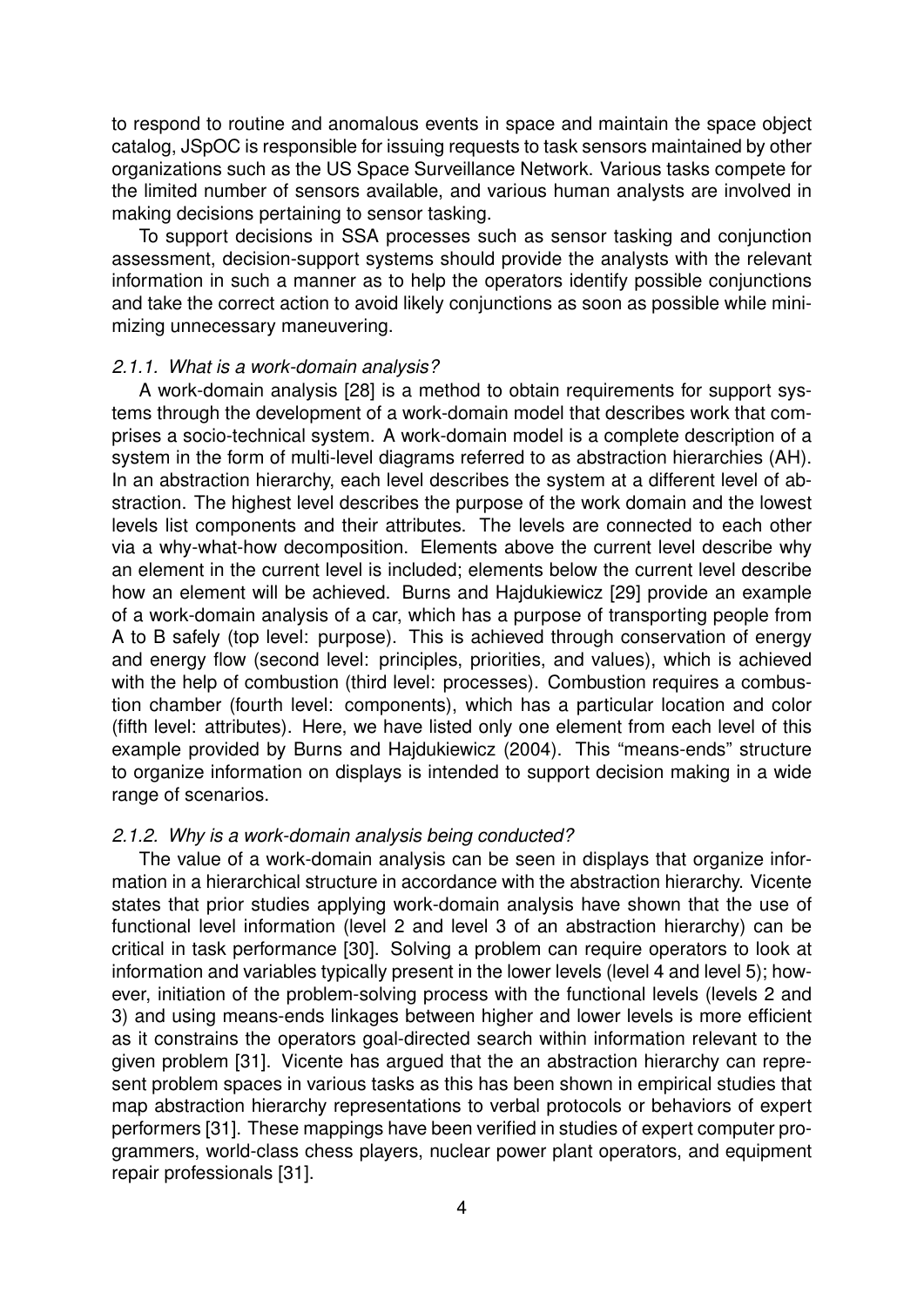| Levels                                             | <b>Abstraction Hierarchy Elements</b>                                                  |                                                                            |                                                                             |                                                                                                |                                                                  |                                                                               |
|----------------------------------------------------|----------------------------------------------------------------------------------------|----------------------------------------------------------------------------|-----------------------------------------------------------------------------|------------------------------------------------------------------------------------------------|------------------------------------------------------------------|-------------------------------------------------------------------------------|
| <b>Purpose</b>                                     | Space Asset Safety and<br>Security                                                     | <b>National Security</b>                                                   |                                                                             |                                                                                                |                                                                  |                                                                               |
| Principles,<br><b>Priorities.</b><br><b>Values</b> | Space Object Motion -<br>Physical Laws and<br><b>Orbital Mechanics</b><br>(principles) | <b>Sensing Capability -</b><br><b>Physical Constraints</b><br>(principles) | <b>Critical Assets</b><br>Should be<br><b>Given Priority</b><br>(priorities | <b>Asset State</b><br>Information<br>Continuity -<br>information should<br>be updated (values) | Workflow<br>Efficiency                                           |                                                                               |
| <b>Processes</b>                                   | Detection of Anomalous<br>and Routine Events                                           | <b>Risk and Conjunction</b><br>Assessment                                  | Information<br>Reception and<br>Fusion                                      | <b>Sensor Allocation</b><br>(Tasking Orders)                                                   | Maintenance of<br><b>Asset State</b><br>(Catalog<br>Maintenance) | Degradation of<br>Information<br>Accuracy<br>(Including<br>TLEs) over<br>Time |
|                                                    | <b>UCT Processing</b>                                                                  | <b>Release of Warnings</b><br>and Information<br><b>Dissemination</b>      |                                                                             |                                                                                                |                                                                  |                                                                               |
| <b>Components</b>                                  | Individual Asset Catalog<br>Records                                                    | Computational<br><b>Resources</b><br>(Supercomputers)                      | <b>Total Space</b><br><b>Asset Catalog</b>                                  | <b>Sensor Systems</b>                                                                          | Spacetrack.org                                                   | Sensor Data<br>(Raw)                                                          |
| <b>Attributes</b>                                  | Number of objects being<br>tracked and maintained in<br>the catalog                    | Number of high-<br>priority assets being<br>tracked (1,300)                | Number of<br>radars                                                         | Number of electro-<br>optical sensors                                                          | Measurement<br>Uncertainty                                       |                                                                               |

A work-domain model consists of a boundary that provides a scope for the sociotechnical system being studied. The boundary for our analysis can be circumscribed around the sensor network and resources, earths atmosphere, and regions in the space environment that are pertinent to the safety of monitored space assets. This may require two abstraction hierarchies, in addition to which a third abstraction hierarchy for the space surveillance network would be useful as a separate entity with closely shared. Such a work-domain model consisting of multiple, related abstraction hierarchies has been reported by Burns, Bryant, and Chalmers (2005).

In this paper, we report a draft abstraction hierarchy for a SSA decision-support environment, as shown in Table 1. The work-domain model presented here is based on interviews with subject-matter experts with extensive experience in SSA decisionsupport environments and processes involved in maintaining SSA. The highest level of the abstraction hierarchy in Table 1 describes the purposes of SSA decision-support systems, which include space asset safety and security, national security, and workflow efficiency. These purposes are achieved through effective prioritization of critical assets, expectations generated about space objects through the knowledge of physics, and a sufficient understanding of uncertainty in the environment. Several processes are in place to support expectations and the minimization of uncertainty. These processes can be maintained by various resources listed in the fourth row referred to as components, which have specific attributes listed in the lowest level.

## *2.2. Hypothesis Abstraction*

Many existing sensor tasking approaches perform well in maintaining a low overall uncertainty (e.g. information-maximum), but this tasking does not necessarily support the needs of a decision-maker. It may not be readily apparent to a decision-maker or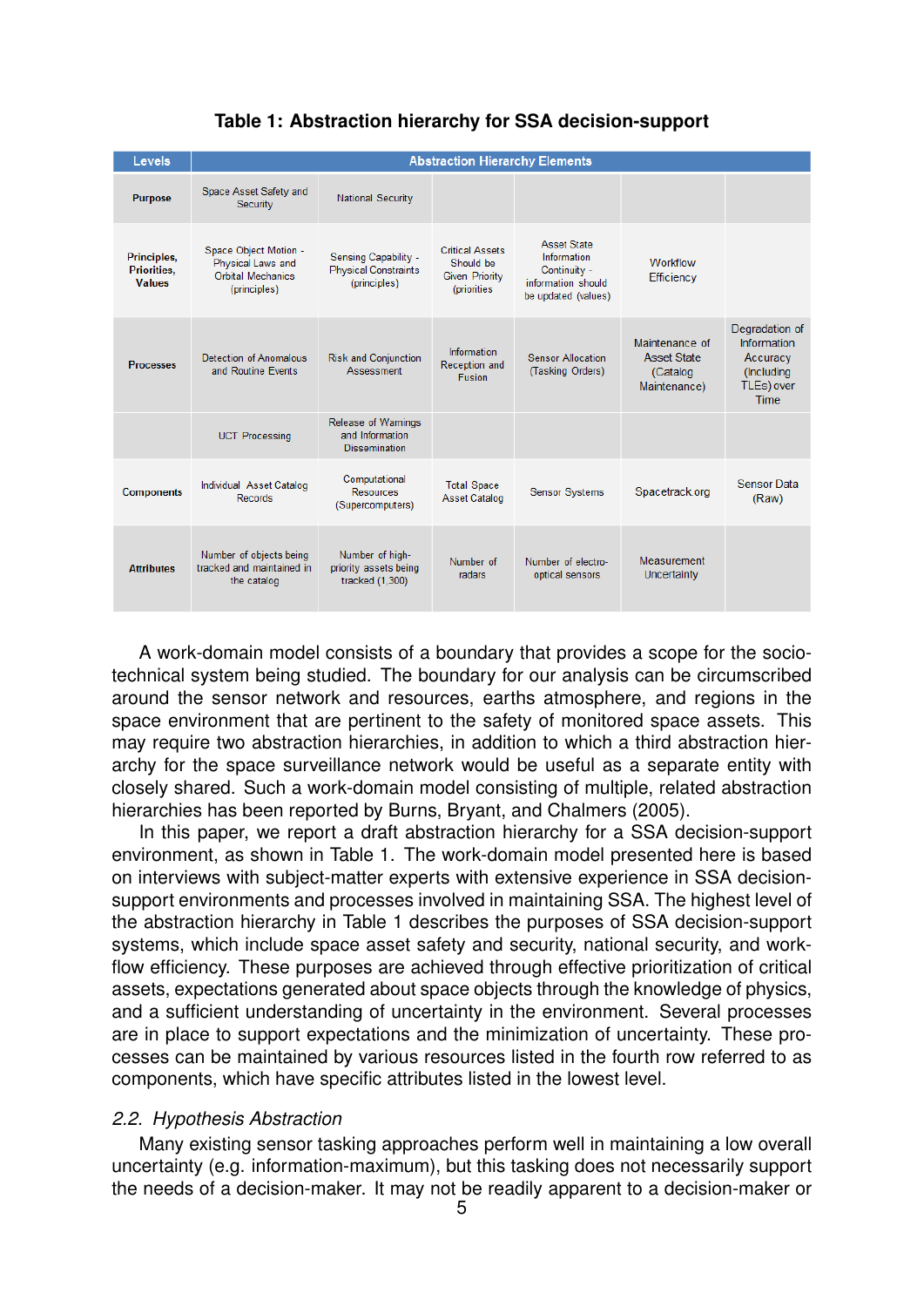

**Figure 1: Predictive and reactive sensor tasking.**

sensor-tasker how reducing a specific object's uncertainty by a certain amount affects situation awareness or answers decision-making questions. This motivates an approach that encodes tasking opportunities and decision-making priorities as hypotheses that can be interrogated by evidence. If a potential target's orbit and operational capabilities (or lack-thereof) are well-known, it might not be necessary to minimize its associated uncertainty. Conversely, many consecutive follow-ups might be desired on a newly-acquired object to fully characterize its orbit, or on an object approaching a congested volume of space (such as a GTO object approaching apogee).

Hypothesis-driven approaches are not new to SSA; for instance, multiple hypothesis testing (MHT) techniques have been applied to object detection within electrooptical images [32, 33, 34]. Applied to sensor-tasking, hypothesis-driven approaches enable a predictive mode of tasking to answer specific relevant questions. This is fundamentally different from reactive sensor tasking approaches, where the gathered information is used to form hypotheses about what caused the observed behavior. Predictive sensor tasking uses prior knowledge of relevant hypotheses to estimate information-gain from potential courses of action. This relationships between hypotheses and information in predictive and reactive sensor tasking are illustrated in Fig. 1.

Re-framing sensor tasking in terms of hypotheses supports human cognition in decision-making. While automation excels at performing computation-heavy analyses such as data reduction and processing, humans excel at more abstract-level cognitive tasks required for objective prioritization and goal-adjustment [9]. This corresponds to the top-levels of the abstraction hierarchy in Table 1, while successively lower levels refer to finer-detailed portions of the levels above. Forcing an operator to switch between different levels of the abstraction hierarchy, effectively approaching the problem at multiple different levels of detail, leads to increased frustration and workload and decreased situation awareness. Designing a decision-support system that directly conveys hypothesis resolution information ensures that the human decision-maker spends more time on strategic cognitive tasks.

### *2.3. Ambiguity Aversion*

Multiple methodologies exist for modeling and reasoning in uncertain domains to provide graphical and numerical representations of uncertainty [35]. One prevailing methodology is Bayesian probability theory, which models knowledge about propositions using true-or-false probabilities. However, probability theory struggles to express ambiguity in proposition knowledge, often due to some ignorance on the part of the expert or evidence source.

For illustration, consider an expert with vacuous knowledge, or total ignorance, on a proposition. In probability theory, this is often represented using the principle of noninformation: each state in the proposition state space is assigned equal probability. This equally-likely probability mass function can also arise naturally when an expert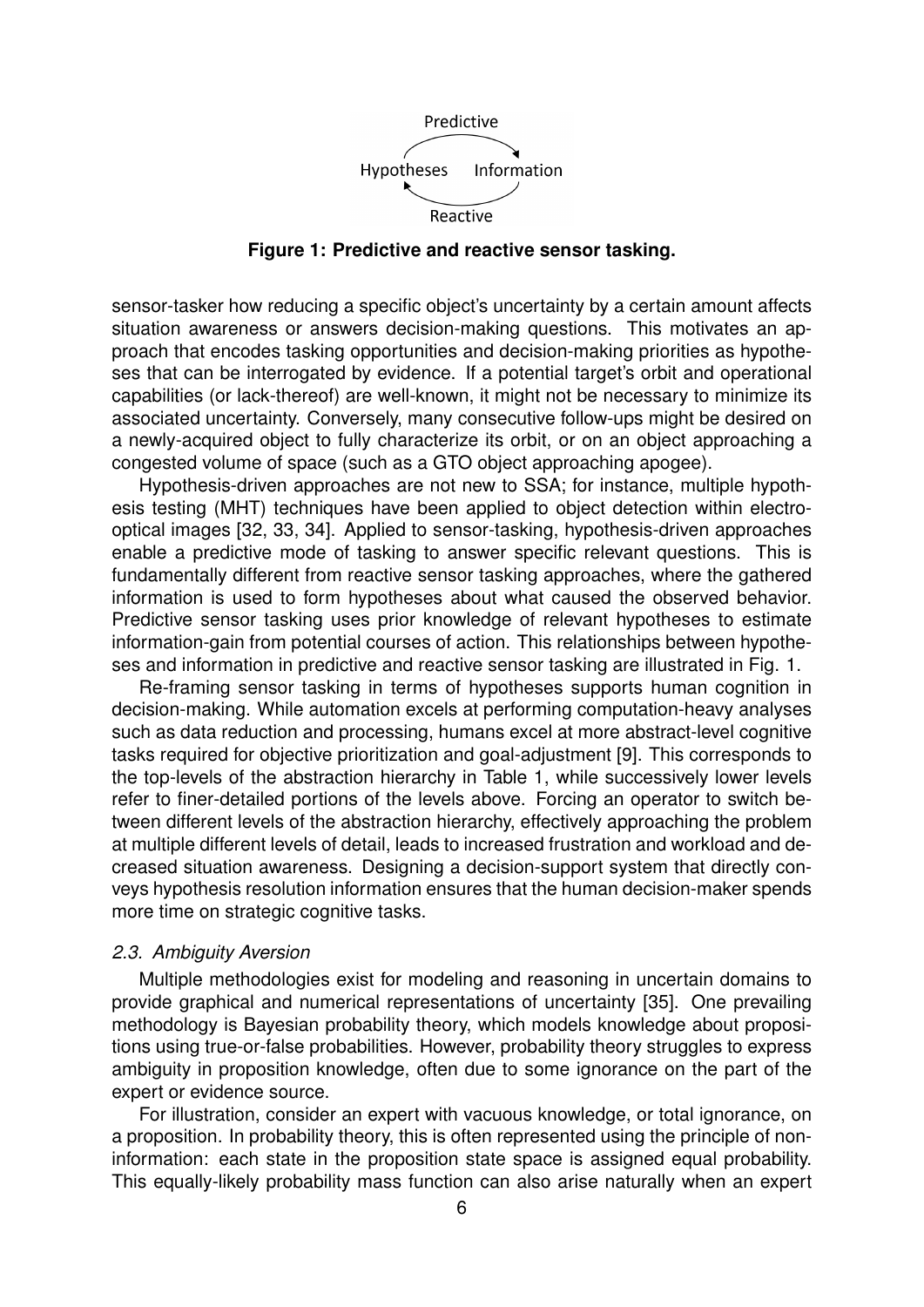has certain knowledge that places equal probability on each state. Therefore, the same probability mass function can represent two very different knowledge states, one with wholly ambiguous information and the other with certain but conflicting evidence, due to the inability to encode ambiguity in Bayesian probability [35]

It has been shown that human decision-makers overwhelmingly prefer known risks to unknown risks, making ambiguity a major concern in modeling knowledge states [36]. Ellsberg's paradox, re-stated here, is a well-known example that violates Savage's theory of subjective expected utility [36]. Consider two urns, each filled with 100 red or yellow balls. The first urn contains an unknown distribution of red and yellow balls. The second urn contains an equal distribution of red and yellow balls, 50 of each. The goal is to draw a red ball from one of the urns, and the human decision-maker is allowed to choose which urn they draw from. The results of Ellsberg's study show that humans overwhelmingly chose to draw from the second urn, which has a known probability distribution, even though the first urn may contain a favorable distribution of red balls. This is a phenomenon known as "ambiguity aversion" and is a predictable characteristic of human decision-making in the face of uncertainty.

The first urn in Ellsberg's paradox represents a vacuous knowledge state, while the second urn represents the equal-probability knowledge state. Using Bayesian probability, both knowledge states would be represented with the same probability mass function, meaning the information presented to the decision-maker would not adequately convey information on the presence or lack of ambiguity that would impact the decision. This highlights a deficiency in Bayesian probability theory that has a significant impact in human decision-making contexts, which motivates the use of alternative methodologies such as evidential reasoning. One of the most prevalent alternatives to Bayesian probability is Dempster-Shafer theory, and the relevant aspects of the theory are presented in the following section.

### *2.3.1. Dempster-Shafer Theory Background*

Dempster-Shafer theory is considered more expressive than probability theory in representing ambiguity or ignorance [37]. This is accomplished by allowing assignment of belief to non-singleton propositions, admitting ambiguity on the part of the expert when necessary.

In Dempster-Shafer theory, the possible propositions of a given hypothesis form a set called the frame of discernment,  $Ω$ . The frame must be a set of mutually exclusive and collectively exhaustive propositions [19], though some alternative formulations such as the Transferable Belief Model allow for relaxation of the latter constraint [38]. A basic belief assignment (BBA), as defined in Eqn. (1), maps a belief mass to each possible proposition:

$$
m: \theta \mapsto [0,1], \quad \theta \in 2^{\Omega}
$$
 (1)

$$
\sum_{\theta \in 2^{\Omega}} m(\theta) = 1 \tag{2}
$$

$$
m\left(\emptyset\right) = 0\tag{3}
$$

where *m* is the BBA and  $2^{\Omega}$  is the set of all subsets of  $\Omega$ . Elements of  $2^{\Omega}$  are referred to as propositions. Note that, notationally,  $\{\theta_1, \theta_2\}$  is equivalent to  $\theta_1 \cup \theta_2$ . The constraint in Eqn. (2) enforces the mutually exclusive and collectively exhaustive properties as the belief masses must sum to one, while the constraint in Eqn. (3) is similar to Kol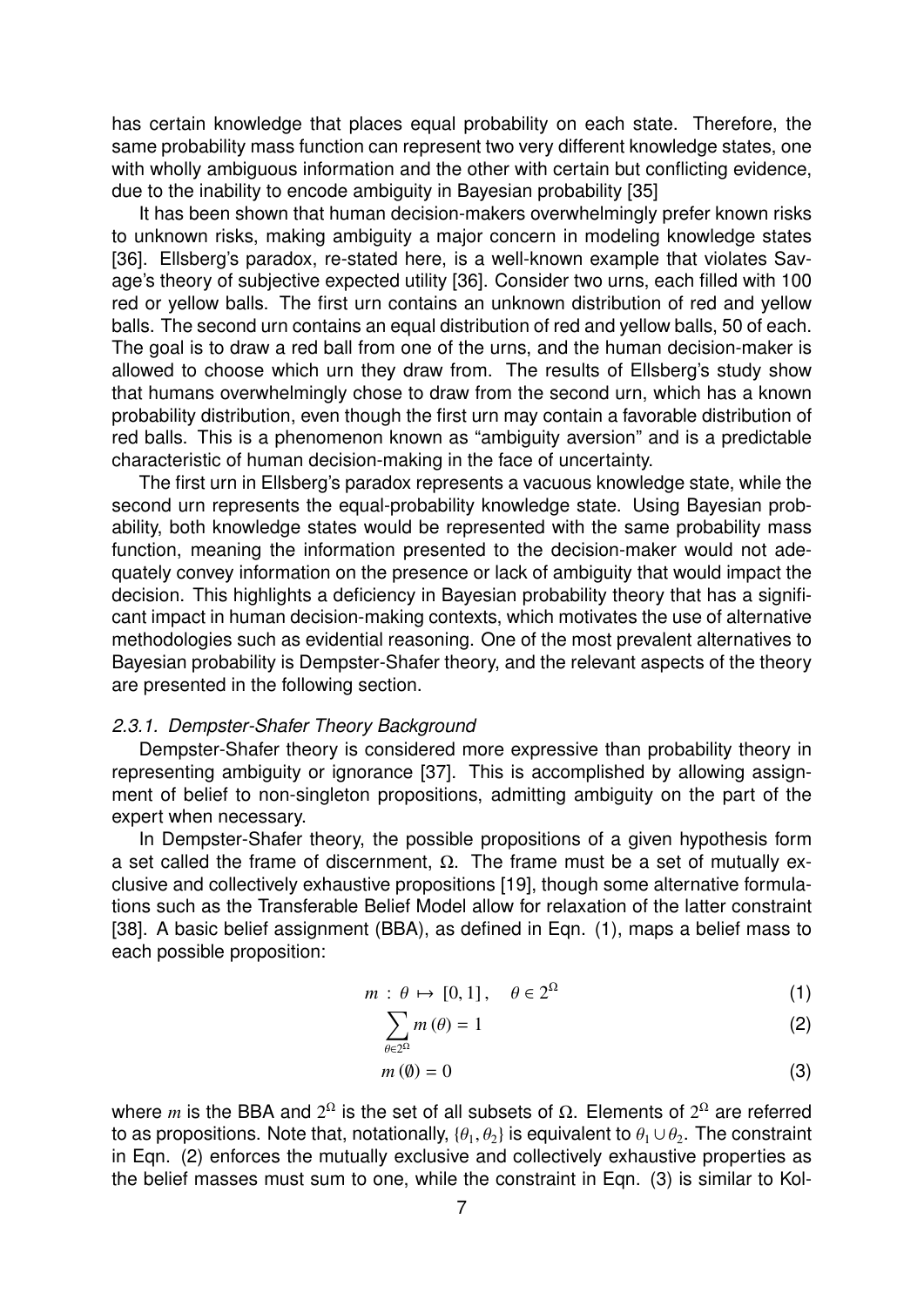mogorov's axiom of zero probability for the empty set. Allowing attribution of belief mass to non-singleton propositions enables encoding of evidence ambiguity.

Using BBAs, Shafer defines notions of belief (or support) and plausibility, which form lower and upper bounds respectively on the probability that a proposition is try given the available evidence [39]. The belief in, or support for, proposition  $A \in 2^{\Omega}$  is defined in Eqn. (4) as the sum of belief masses attributed to *A* and its proper subsets.

$$
\mathrm{Bel}_{\mathrm{m}}\left(A\right) = \sum_{\theta \mid \theta \subseteq A} m\left(\theta\right) \tag{4}
$$

The plausibility of proposition  $A \in 2^{\Omega}$  is defined in Eqn. (5) the sum of the belief masses that do not explicity refute proposition *A*:

$$
\text{Pl}_{\text{m}}\left(A\right) = \sum_{\theta \mid \theta \cap A \neq \theta} m\left(\theta\right) = 1 - \text{Bel}_{\text{m}}\left(\neg A\right) \tag{5}
$$

where  $\neg A = 2^{\Omega} \setminus A$  is the negation of hypothesis A, or "not A." The BBA representations of belief mass, belief, and plausibility are all interchangeable via the above linear relationships [40].

Various BBA combination rules have been developed to fuse evidence from multiple sources into one BBA [41]. The most common combination rule is Dempster's conjunctive rule [39], defined in Eqn. (6):

$$
m_{1\oplus 2}(A) = (m_1 \oplus m_2)(A) = \sum_{B,C \subseteq \Omega | B \cap C = A} (1 - K)^{-1} m_1(B) m_2(C)
$$
 (6)

$$
K = \sum_{B,C \subseteq \Omega \mid B \cap C = \emptyset} m_1(B) m_2(C) \tag{7}
$$

where *K*, defined in Eqn. (7) is a normalization conflict that quantifies internal conflict in the BBAs.

### *2.3.2. Decision-Making with Dempster-Shafer Theory*

While the ability to represent ambiguity in belief functions is useful for accurately representing knowledge states, the theory of belief functions lacks a coherent decision theory [35]. Multiple methods exist for translating between Dempster-Shafer belief functions and probability models, allowing the use of Bayesian decision theory. Smets suggested the use of the pignistic transformation [38], but it has been argued that the pignistic transformation may not be consistent with Dempster's rule of combination [35]. An alternative method, the plausibility transformation, is defined in Eqn (8) [35]:

$$
Pl_{P_m}(x) = K^{-1}Pl_m(\{x\})
$$
 (8)

$$
K = \sum_{x \in \Omega} \mathbf{Pl}_{m} \left( \{ x \} \right) \tag{9}
$$

Note that the normalization constant *K* in (9) is different from the normalization constant for Dempster's conjunctive rule in Eqn. (7). The plausibility transformation is consistent with Dempster's rule, particularly in situations where pignistic probability is inconsistent [35].

Another important concept in both probablistic and evidential reasoning is entropy as an information content measure. For Dempster-Shafer theory, multiple definitions of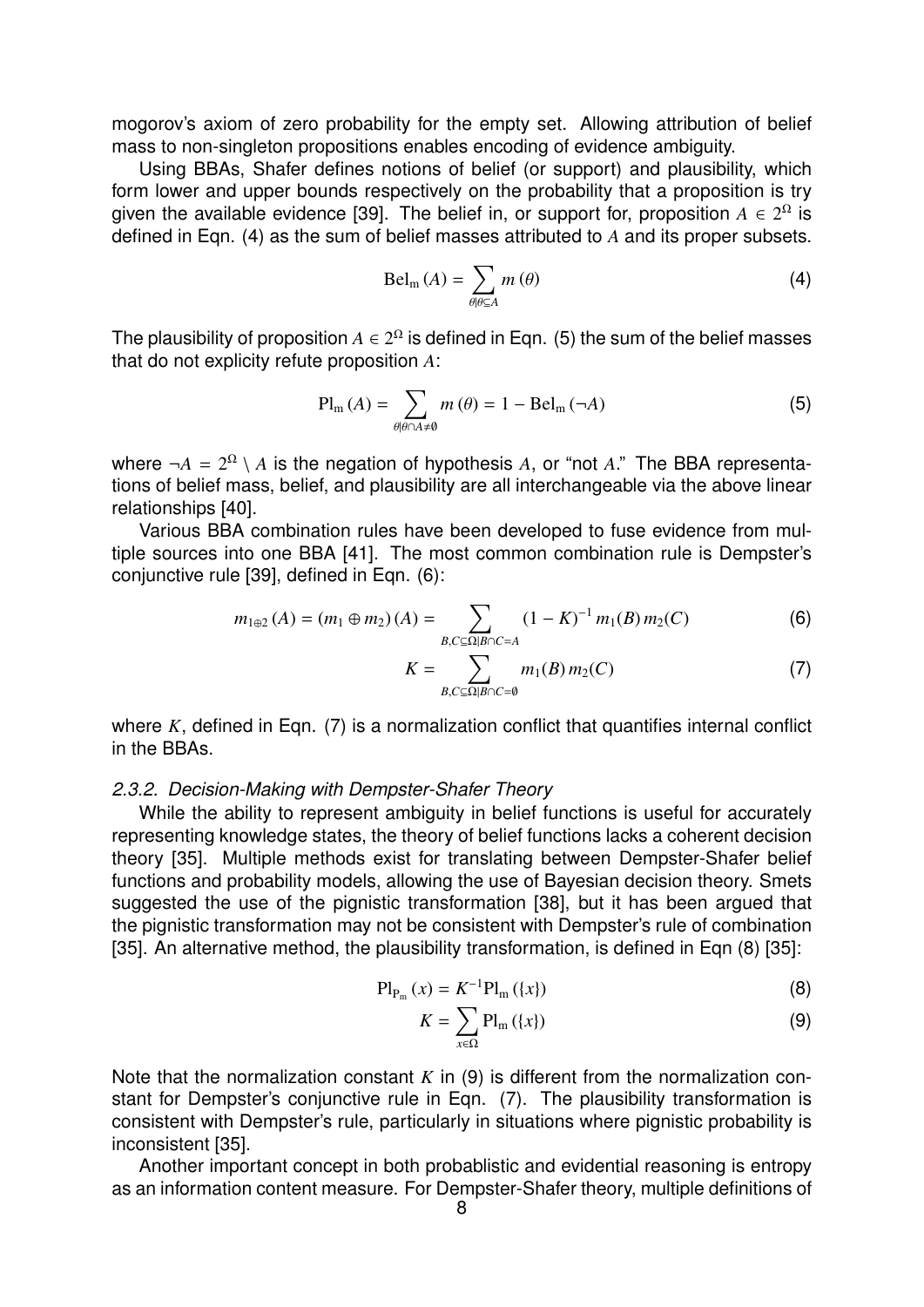**Table 2: Ellsberg's paradox belief structures and entropy**

|                 |       | Urn $\mid m({\text{red}})\mid m({\text{yellow}})\mid m({\text{red, yellow}})\mid H_{\text{S}}(m) \mid H_{\text{DP}}\mid H_{\text{JS}}$ |                                                                                          |  |
|-----------------|-------|----------------------------------------------------------------------------------------------------------------------------------------|------------------------------------------------------------------------------------------|--|
| $1 \t 0.5 \t 1$ | . ს.ხ |                                                                                                                                        | $\begin{array}{c c c c c c c c} \hline \textbf{1} & \textbf{0} & \textbf{1} \end{array}$ |  |
| 2 0             |       |                                                                                                                                        |                                                                                          |  |

entropy have been proposed, many of which are summarized by Jirousek and Shenoy [37]. Conflict in the belief structure is measured through Shannon entropy using the plausibility transform, where low conflict means a significant belief mass attributed to a singleton proposition. Non-specificity captures ambiguity as the entropy associated with non-singleton focal sets of the bba using the Dubois-Prade entropy. The Jirousek-Shenoy (J-S) definition of entropy combines Shannon and Dubois-Prade entropy to capture both conflict and non-specificity. Minimizing both conflict and non-specificity ensures that the resulting belief structure is internally consistent (i.e. prefers strong hypothesis resolution over an equally-probable result) and is non-ambiguous.

One useful property of J-S entropy is that maximum entropy is only attained by a vacuous bba, which is the bba where all belief mass is assigned to the entire frame:  $m(\Omega) = 1$ . Including both conflict and non-specificity (or ambiguity) in the entropy calculation allows for appropriate modeling of the ambiguity aversion phenomenon [37]. Recalling Ellsberg's paradox, the first urn is an equally-likely belief structure and the second urn is a vacuous belief structure:

| $m_1$ ({red}) = $m_1$ ({yellow}) = 0.5,          | $m_1$ ({red, yellow}) = 0 |
|--------------------------------------------------|---------------------------|
| $m_2({\text{red}}) = m_2({\text{yellow}}) = 0$ , | $m_2$ ({red, yellow}) = 1 |

The Shannon entropy, Dubois-Prade entropy, and J-S entropy for these belief structures are shown in Table 2. As expected, Shannon entropy shows high conflict for both belief structures, but Dubois-Prade entropy is only non-zero for the ambiguous distribution, so the second urn has a higher J-S entropy. The decision-maker wants to minimize conflict and non-specificity, so selecting urn 1 with the lower J-S entropy is consistent with the result from Ellsberg's paradox. Therefore, minimizing J-S entropy can be used as a reliable and consistent metric for a strong hypothesis resolution.

## *2.4. Unbiased Hypothesis Resolution*

Hypothesis resolution refers to the goal of determining which proposition is true from the set of propositions in the frame of discernment. The previous section discussed the use of Dempster-Shafer belief structures to determine when a strong resolution is reached. However, one phenomenon worth considering in any hypothesis resolution task is confirmation bias. Confirmation bias is a human cognitive phenomenon where a prior belief causes fixation on a particular proposition, causing the human to favor evidence that confirms prior beliefs and overlook conflicting evidence. In regimes where uncertainty and ambiguity are a concern, this effect also applies by interpreting ambiguous evidence in favor of the prior beliefs.

A non-human system such as a sensor network might also exhibit confirmation bias as prior information has the potential to skew future evidence-gathering actions. A most-probable-first sensor tasking approach would prioritize actions that gather further evidence to confirm the prior. Similar to human cognitive fixation, a technological fixation may result from incorrect prior assumptions or ambiguous evidence induced by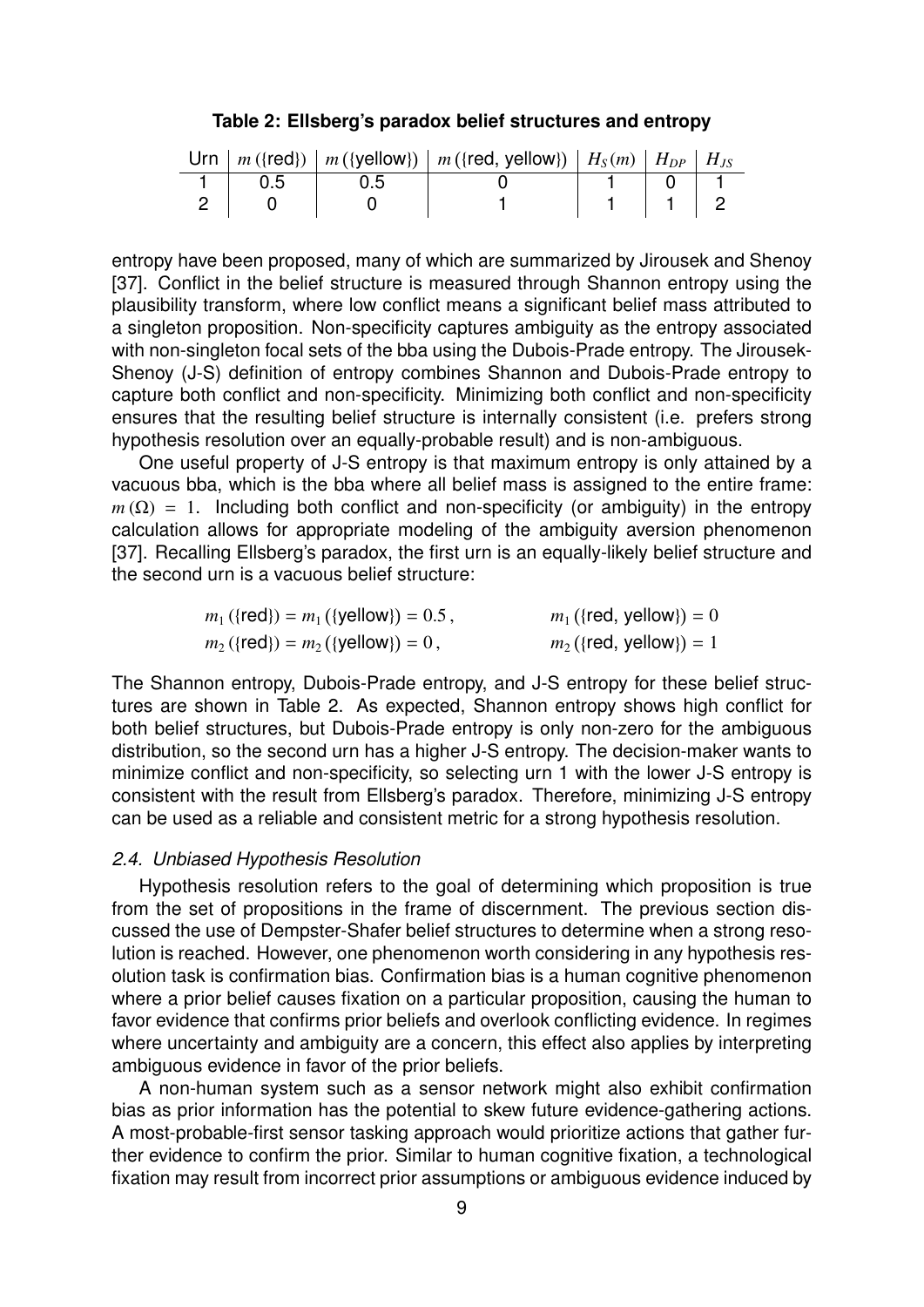measurement noise, sensor bias, or other sources of uncertainty. For instance, spurious detections or false alarms may lead increased belief in the incorrect proposition. For illustration, consider a binary frame  $\Omega = \{x_1, x_2\}$  and a prior that places slight belief in the  $x_1$  proposition:  $m({x_1}) = 0.1$ ,  $m({x_2}) = 0$ ,  $m({x_1, x_2}) = 0.9$ . A most-probable-first sensor tasking algorithm would then focus further actions on confirming the incorrect proposition, which ignores the (much larger) ignorance in the estimated proposition.

It is important to avoid fixating on any particular proposition where incorrect priors or evidence ambiguity may be the cause of any bias, adding a competing objective to the requirement of minimizing hypothesis entropy. An algorithm that is only conerned with resolving hypotheses in minimum time would prefer the most-probable tasking appraoch and may suffer from confirmation bias. However, development of a reliable method for detecting and avoiding confirmation bias would be highly problem dependent: such a metric depends on specifics including the types of evidence and evidence sources, known or calibrated noise and bias characteristics, how the evidence maps to the hypotheses, and potentially many other problem specific parameters. Just as fixation should not be ignored in favor of time optimality, fixation should not be the only focus at the cost of resolving hypotheses within time constraints. Rigorous and timeefficient techniques for quantifying confirmation bias from a proposed tasking schedule are likely not to be generalized, so instead an alternating-turns heuristic is applied to allocate equal time to confirming and refuting each hypothesis.

An apt human decision-making analogy for this heuristic is the fair trial system, wherein opposing agents (defense and prosecution) are given equal opportunity to present the strongest evidence to confirm or refute a hypothesis. Each agents must select evidence to prove its assigned proposition, and at the end of the decision horizon (the trial), the sum-total of the evidence is fused to render a decision based on the proposition with the most belief. The fair trial system is by no means time optimal, but the presence of competing agents ensures that no one side is allowed to dominate the narrative of the case. This encourages appropriate resolution as guided by the evidence, not prior beliefs, biases, or ambiguity.

Similarly, the proposed unbiased hypothesis resolution framework employs an agent for each proposition of the hypothesis, and these agents alternate turns to allow equal opportunity for gathering supporting evidence. Application of this alternating-turns heuristic is a result of the trade between time-optimality and unbiased hypothesis resolution, and due to strong parallels to the fair trial system, the proposed hypothesis resolution technique developed in this work is called Judicial Evidential Reasoning (JER).

### *2.5. Judicial Evidential Reasoning*

The three primary considerations of the JER framework, as described above, are: hypothesis abstraction, ambiguity aversion, and unbiased hypothesis resolution. Employing a hypothesis abstraction enables predictive tasking and supports human cognition at a strategic and planning level. The use of evidential reasoning, specifically Dempster-Shafer theory, to model hypothesis knowledge allows quantified ambiguity and ambiguity together in the entropy measurement. Applying the alternating-turns heuristic, inspiried by the fair trial system, provides ensures impartial or unbiased hypothesis resolution to guard against confirmation balance while still balancing a need for time-efficient hypothesis resolution. This section further develops the JER framework into an algorithmic implementation.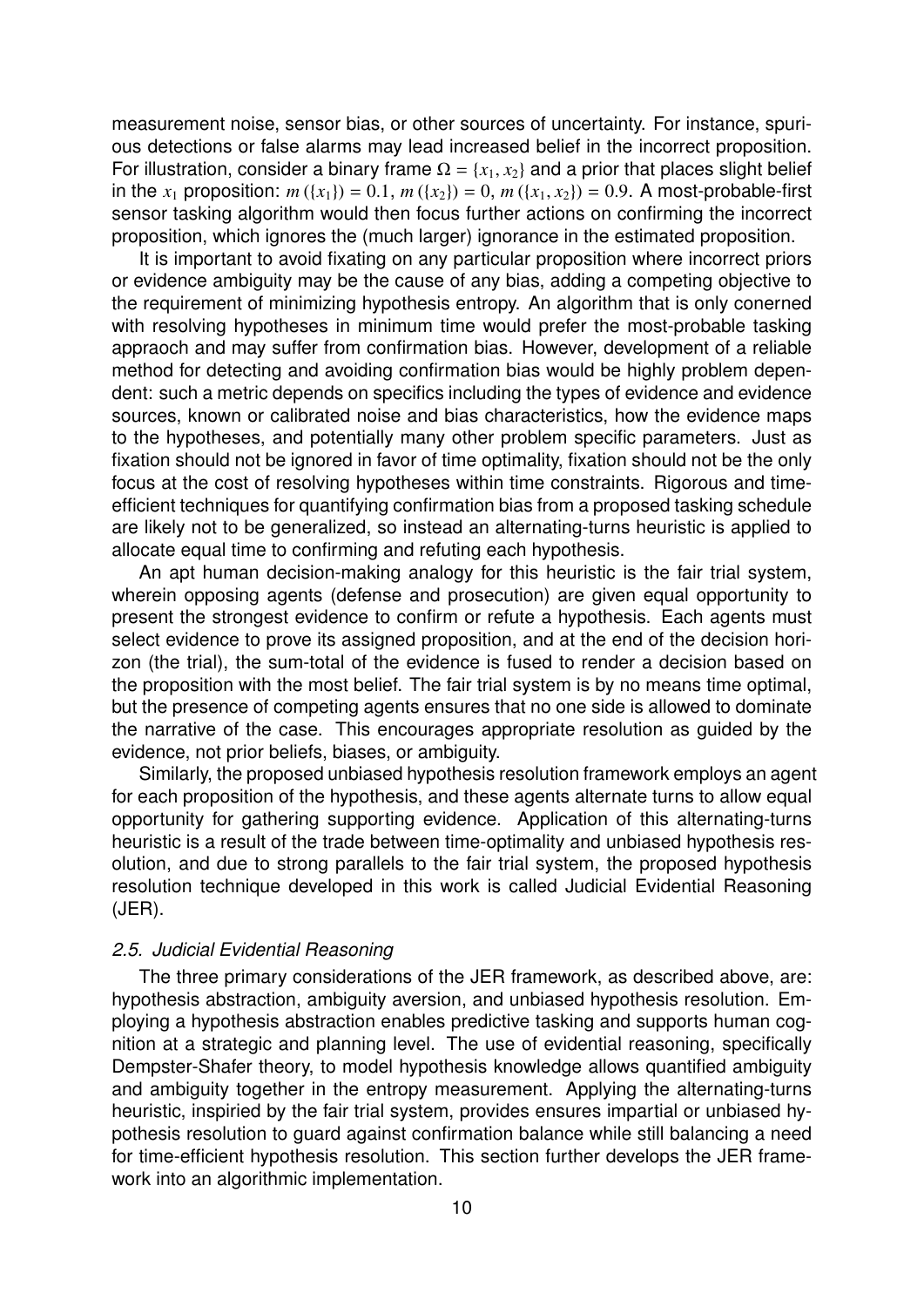This formulation uses receding horizon optimization, targeting time  $t_{k+H}$  which is  $H$ steps after the current time *t<sup>k</sup>* . Begin by defining the sets of considered hypotheses as follows:

$$
\mathbb{H}_i: \text{hypotheses at time } t_i \tag{10}
$$

 $\mathcal{H}_i \in \mathbb{H}_i \forall j \in 1, \ldots, |\mathbb{H}_i|$  $\vert$  (11)

 $\mathbb{W}_i$ : weights corresponding to hypotheses  $\mathbb{H}_i$  at time  $t_i$  (12)

$$
w_j \in \mathbb{W}_i \ \forall \ j \in 1, \dots, |\mathbb{W}_i|, \sum_{j \in 1, \dots, |\mathbb{W}_i|} w_j = 1
$$
\n
$$
(13)
$$

where the weights are assigned by decision-makers according to priority of the related hypotheses. Similarly, sets of actions and action sequences, or actions taken over a time-span, by all sensors in the sensor network must also be defined. The available and selected sets of actions are defined as follows:

$$
\mathbb{A}_{i}: \text{actions available at time } t_{k+i} \forall i \in 1, \dots, H
$$
\n
$$
\mathbb{Z} \text{ is orthogonal to time } t_{k+1} \forall i \in 1, \dots, H
$$
\n
$$
(15)
$$

$$
\mathcal{A}_i: \text{actions selected at time } t_{k+i} \,\forall i \in 1, \dots, H \tag{15}
$$
\n
$$
\mathcal{A}_i \subset \mathbb{A} \tag{16}
$$

$$
\mathcal{A}_i \subseteq \mathbb{A}_i \tag{16}
$$

The available and selected sequences of actions over the time horizon are defined as follows:

| $A_{1H}$ : action sequences available over the time horizon $[t_{k+1}, t_{k+H}]$          | (17) |
|-------------------------------------------------------------------------------------------|------|
| $A_{1,H} = A_1 \times  \times A_H$                                                        | (18) |
| $\mathcal{A}_{1H}$ : action sequences selected over the time horizon $[t_{k+1}, t_{k+H}]$ | (19) |
| $\mathcal{A}_{1,H} = \mathcal{A}_1 \times \ldots \times \mathcal{A}_H$                    | (20) |
| $\mathcal{A}_{1,H} \in \mathbb{A}_{1,H}$                                                  | (21) |
|                                                                                           |      |

The multiple-hypothesis optimization problem aims to determine the action sequence  $(\mathcal{A}_{1H}^*)$  to arrive at an unbiased resolution for all the hypotheses, prioritized by the hypothesis weights. This is represented generically by minimizing the following objective function at time *t<sup>k</sup>*+*<sup>H</sup>*:

$$
\mathcal{A}_{1,H}^* = \arg\min_{\mathcal{A}_{1,H} \in \mathbb{A}_{1,H}} J_H(\mathbb{H}_H, \mathbb{W}_H; \mathcal{A}_{1,H})
$$
(22)

$$
J_H: (\mathbb{H}_H, \mathbb{W}_H; \mathcal{A}_{1,H}) \mapsto \mathbb{R}
$$
 (23)

Due to the combinatorial nature of this problem, evaluating all possible action sequences over a given time horizon exhibits exponential complexity growth. For this reason, brute-force solutions quickly become intractable and a method for efficiently selecting action subsequences is preferred. Recalling the desired alternating-turns heuristic, the multi-hypothesis problem is decomposed into a sub-problem for each hypothesis.

## *2.5.1. JER Hypothesis Agents*

Consider a single hypothesis from the set of considered hypotheses at time *t<sup>k</sup>* :  $\mathcal{H} \in \mathbb{H}_k$ , where  $\Omega_{\mathcal{H}}$  is its frame of discernment and contains  $|\Omega_{\mathcal{H}}|$  propositions. Each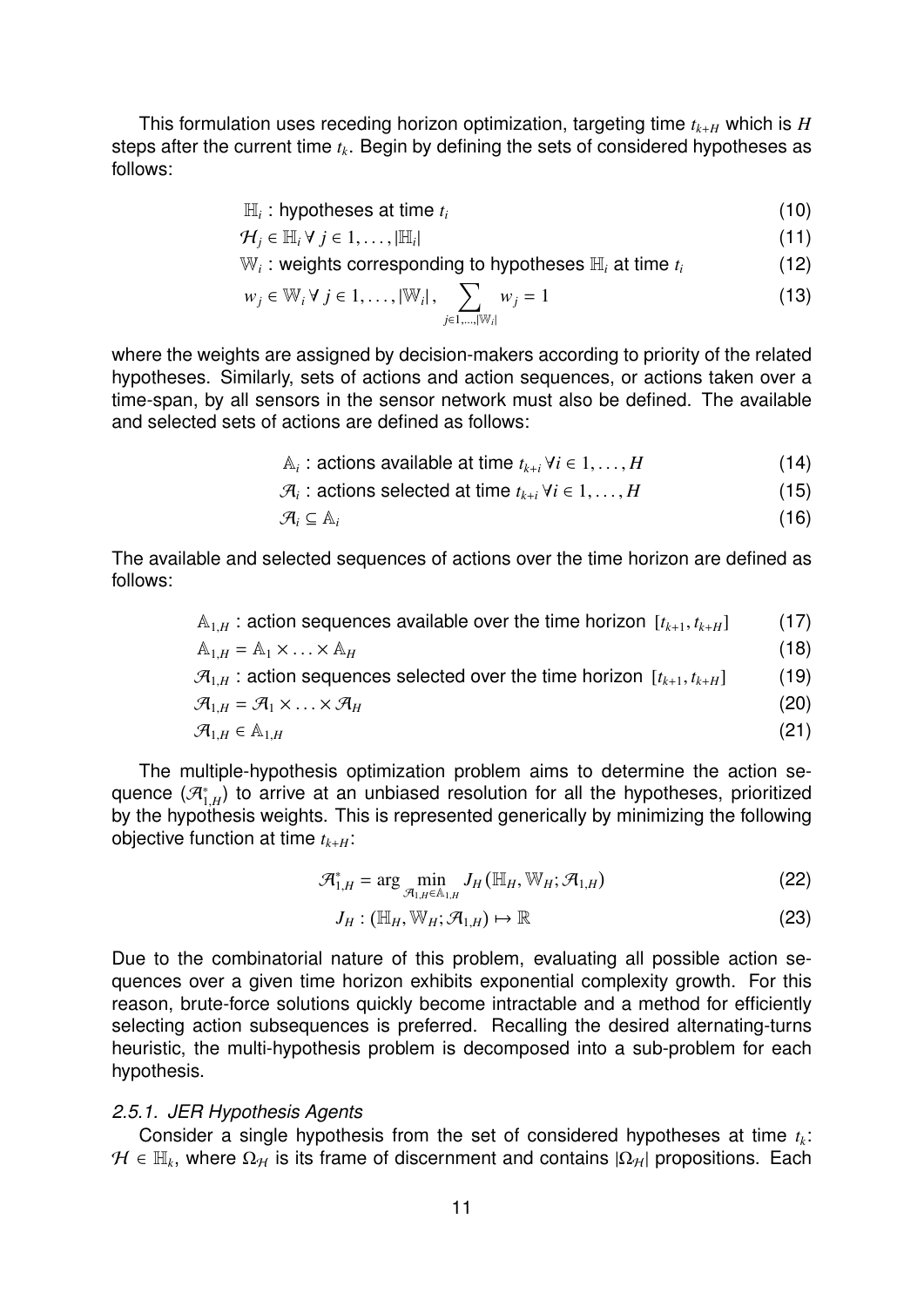proposition must be either conclusively confirmed or refuted with evidence, so each proposition is assigned a pair of JER agents:

$$
a_{\mathcal{H}}(\theta), a_{\mathcal{H}}(\neg \theta) \forall \theta \in \Omega_{\mathcal{H}}
$$
\n(24)

where  $\neg \theta = \Omega_H \setminus \theta$ . Therefore, for hypothesis H there are  $|\Omega_H|$  alternating JER agentpairs. Each agent pair is initialized with the  $(a_H(\theta))$  agent as the active agent.

For each agent-pair, compute the optimal action sequence over the time horizon by evaluating possible action sequences. One possible computational tractability improvement is to limit the action sequences evaluated to only those which will impact this agent-pair's hypothesis. Since evaluating potential action sequences exhibits exponential growth in complexity with added actions or increased time horizon, reducing the set of possible actions evaluated may significantly improve computational complexity.

Since the goal for the null agent is to maximize belief in the null proposition  $\theta$ , this can be formulated as a maximin optimization using the plausibility transformation:

$$
\mathcal{A}_{1,H|a_{\mathcal{H}}(\theta)}^* = \arg\max_{\mathcal{A}_{1,H}\in\mathbb{A}_{1,H}} \quad \text{Pl}_{P}\left(\theta; m_{\mathcal{H}|\mathcal{A}_{1,H}}\right) - 0.5 \tag{25}
$$

where  $m_{\mathcal{H}|\mathcal{A}_{1,H}}$  is the estimated BBA resulting from the proposed action sequence  $\mathcal{A}_{1,H}$ .<br>The plausibility transformation is capited hare because of its relationship and consis The plausibility transformation is applied here because of its relationship and consistency with decision-making. Additionally, the quantities  $\text{Pl}_{P}(\theta)$  and  $\text{Pl}_{P}(\neg \theta)$  always sum to one, so to make the formulation a zero-sum game (as per convention in adversarial optimization), the <sup>0</sup>.<sup>5</sup> term is subtracted from the maximin objective. The maximum attainable value for this objective is 0.5 when proposition  $\theta$  has full belief, and the minimum attainable value for this objective is  $-0.5$  when proposition  $\neg \theta$  has full belief.

When the alternative agent  $(\neg \theta)$  is active, its goal is to maximize belief in the alternative proposition or equivalently minimize belief in the null proposition. Therefore, the formulation simply flips to a minimax optimization:

$$
\mathcal{A}_{1,H|a_{H}(-\theta)}^* = \arg\min_{\mathcal{A}_{1,H}\in\mathbb{A}_{1,H}} \max \quad \text{Pl}_{P}\left(\theta; m_{\mathcal{H}|\mathcal{A}_{1,H}}\right) - 0.5 \tag{26}
$$

The result of the JER agent-pair schedule optimization is an optimal action sequence for the active agent. If that agent-pair's action is selected, that agent-pair flips active agents for the next time step.

### *2.5.2. Resolving Combined Schedule Incongruity*

After optimal schedules for each JER agent-pair from each hypothesis sub-problem are evaluated, the schedules must be combined into a single schedule. Depending on the hypotheses, it is possible or even likely that two different agent-pairs will compute optimal sequences that use the same sensor for different actions, representing an incongruity between the schedules. These are resolved by choosing the actions that lead to the strongest hypothesis resolution using entropy.

Using the set of actions from all sub-problem optimal sequences  $\mathcal{A}_{1-Hlqu}(0)$  all pos- $\sum_{i=1, H|a_H(\theta)}$  and  $\sum_{i=1}^H a_H(\theta)$  are set of actions noni an sub-problem optimal sequences  $\sum_{i=1, H|a_H(\theta)} a_H$  possible combinations of these actions are used to propose congruous action sequences. At worst case, this is the same as a brute-force re-evaluation, but that would require that all hypotheses have the same applicable action subsets and all possible actions produce an optimal result for at least one hypothesis. This implies an extreme interdependence between the hypotheses that is unlikely to occur in operation. In more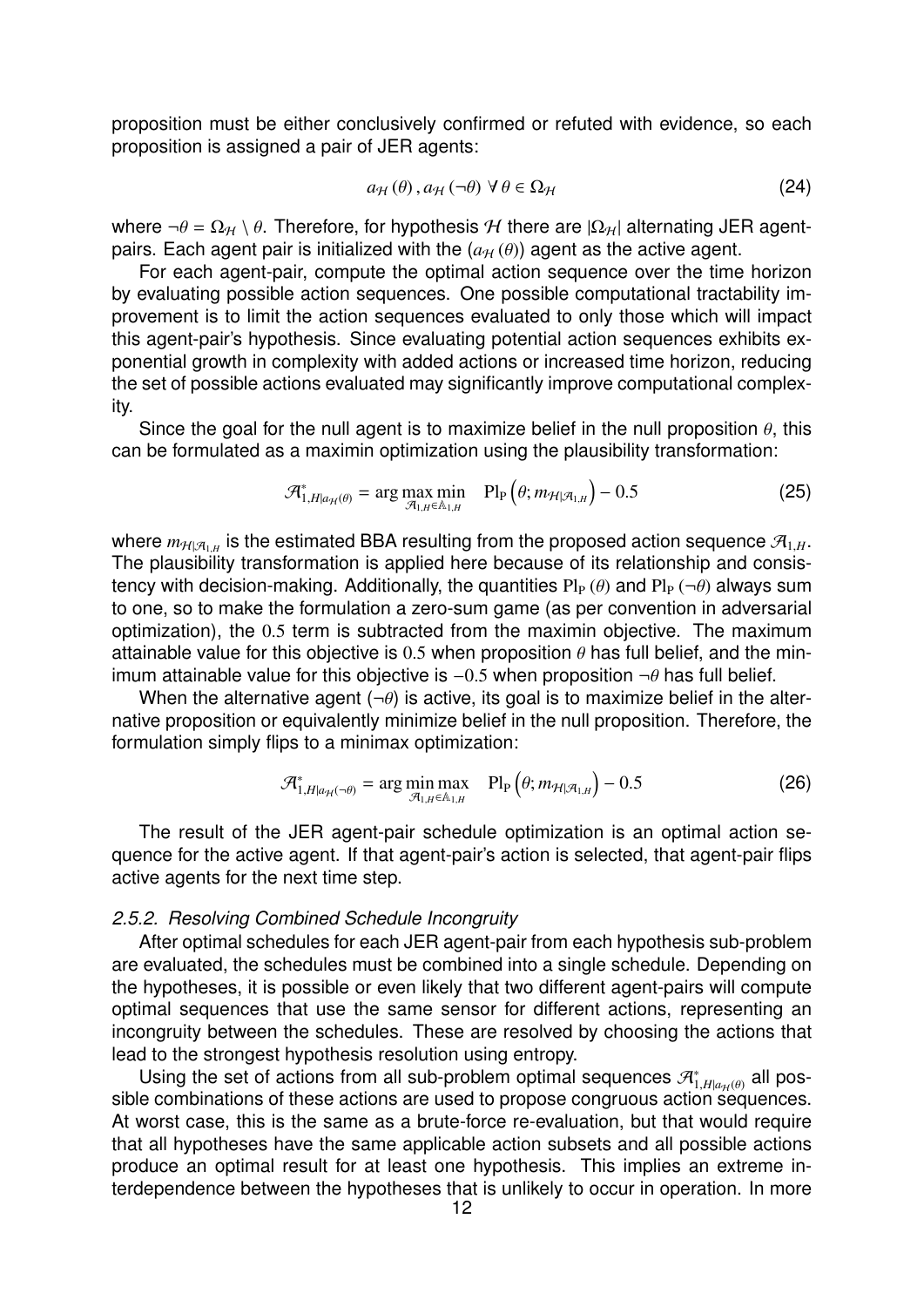realistic cases, where most hypotheses are distinct enough to have different applicable actions, this re-evaluation is much less computationally complex than brute-force.

The evaluation criterion for resolving incongruity between sub-problem action sequences is the weighted-sum of J-S entropy.

$$
\mathcal{A}_{1,H}^* = \arg \min_{\mathcal{A}_{1,H|a_{\mathcal{H}}(\theta)}^*} \sum_{i=1}^{|\mathbb{H}_H|} w_i H_{JS} \left( m_{\mathcal{H}_i|\mathcal{A}_{1,H}} \right) \tag{27}
$$

where  $H_{JS}$  is the J-S entropy. Since J-S entropy quantifies both conflict and nonspecificity, and the weighting parameters encode decision-maker priorities, the resulting action sequence  $\mathcal{A}_{1}^{*}$  $_{1,H}^{\ast}$  is the action sequence with the strongest priority-weighted resolution.

### *2.5.3. Stopping Criterion*

Once sufficient evidence has been gathered to resolve a hypothesis, it would be beneficial to remove that hypothesis from consideration for future tasking evaluations. Pruning the considered hypotheses ensures that sensor resources are not used to gather further evidence on an already-resolved hypothesis, and also reduces computational complexity because fewer JER agent-pair sub-problems need to be evaluated. As discussed in previous sections, a hypothesis is considered resolved when there is low conflict and low ambiguity. Therefore, an appropriate stopping criterion is the J-S entropy.

A J-S entropy threshold can be developed based on desired levels of hypothesis resolution, and can be customized for each hypothesis. For instance, decision-makers may want to ensure that a conjunction assessment is correct before sending conjunction and maneuver notices, necessitating tighter thresholds for conjunction hypothesis resolution than other hypotheses. Given a desired maximum amount of conflict as characterized by Shannon entropy *<sup>H</sup><sup>S</sup>*,*max*, and a maximum level of non-specificity as characterized by Dubois-Prade entropy  $H_{DP,max}$ , the threshold value of Jirousek entropy is  $H_{JS,max} = H_{S,max} + H_{DP,max}$ . The specific values for these thresholds can be determined by constructing a threshold bba for each hypothesis  $m_{H,th}$ , which represents worst-case hypothesis knowledge for that hypothesis to be considered resolved, and computing the Shannon and Dubois-Prade entropies for that threshold bba. See Jirousek and Shenoy for the specific equations on computing each entropy [37].

### *2.5.4. JER Algorithm Summary*

The JER framework developed in the previous sections is summarized in Fig. 2 to illustrate the complete algorithm flow.

## **3. Simulation Results**

This section contains an illustrative example application of JER autonomously scheduling actions to resolve multiple hypotheses. The JER framework described above is implemented in Python for testing. Space objects are propagated using Keplerian twobody dynamics to compute lines-of-sight to sensors, illumination conditions using a cannonball model. Two electro-optical sensors are simulated, separated by 20 degrees in longitude for geometric diversity. Both sensors are 3-degree field-of-view search telescopes. Electro-optical observations are simulated using a radiometric model, including simulated effects for background sky irradiance and atmospheric transmittance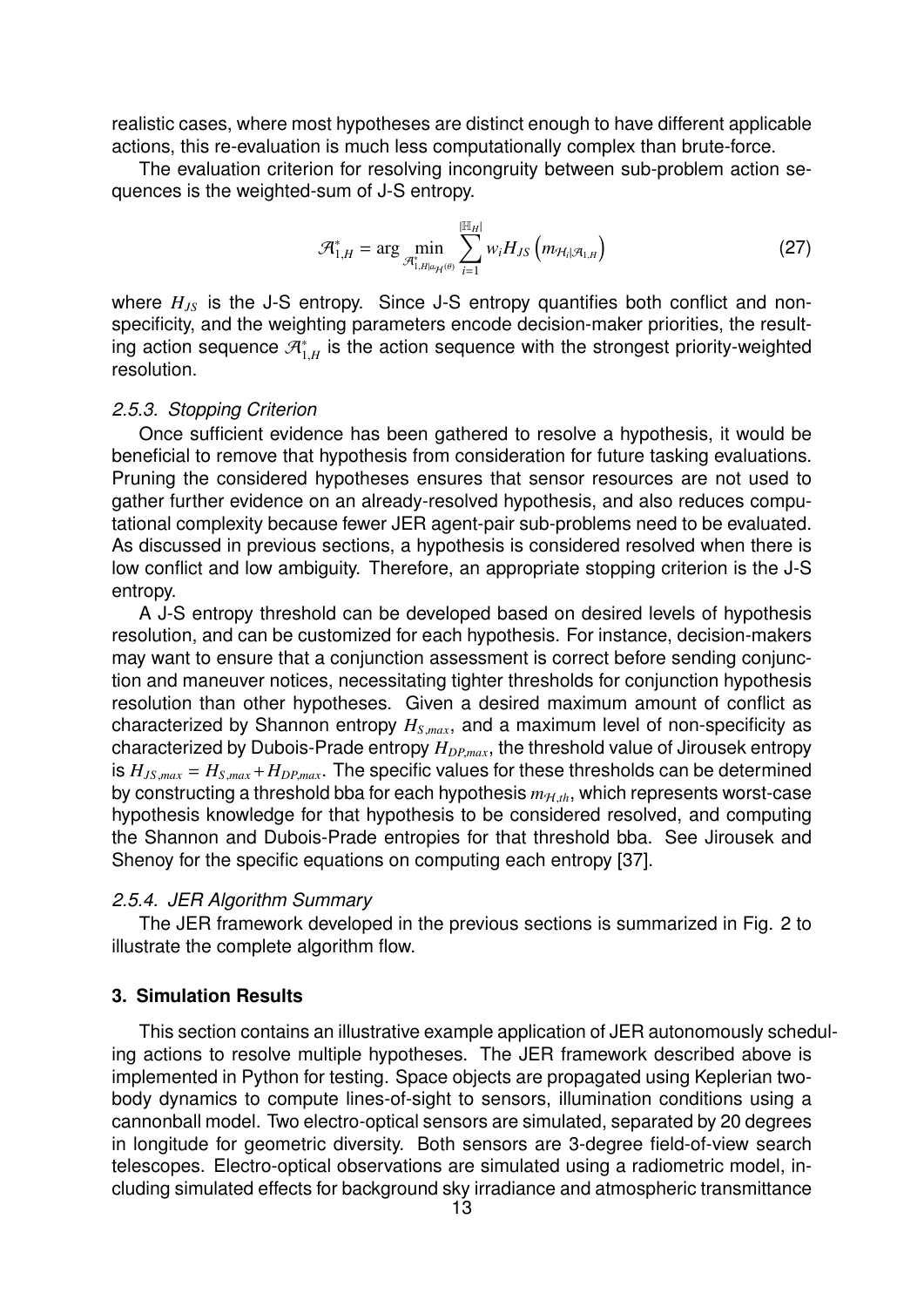

**Figure 2: Judicial Evidential Reasoning algorithm**

(e.g. cloud cover, atmospheric seeing conditions) [42]. The sensors may change actions each minute, and a receding time-horizon of three minutes is used. Hypotheses are considered resolved if the normalized Jirousek-Shenoy entropy drops below the threshold value of  $H_{JS,thr}$  = 0.05, requiring very low conflict and ambiguity.

A limited subset of potential failure modes is analyzed for illustrative purposes for this test case. Since multiple point-of-failure events are exceedingly rare, an assumption is made that the anomaly results from a single point-of-failure.

### *3.1. Scenario Description*

Operators in a SSA decision-support environment receive notice from a space launch entity that a planned GTO insertion maneuver has experienced an anomaly. The anomaly is estimated to have occurred 5 minutes prior to the notification during a critical orbit-raising maneuver, after which no communications have been received. The objective is to re-acquire the space object and diagnose the anomaly to regain situation awareness.

Anomalous GTO objects are particularly difficult to characterize as the range prohibits use of radar, requiring a wide state-space search using electro-optical sensors. Timely re-acquisition is critical since the spacecraft was initially bound for Geostationary Earth Orbit (GEO), a densely populated orbit regime with many high-value defense and telecommunications assets. If the anomaly still resulted in a GEO-intersecting trajectory, it is crucial to characterize the new orbit to inform conjunction analyses. Similarly, if the resultant trajectory remains close to low-Earth orbit (LEO), it becomes a collision risk in a densely populated orbit regime.

The entire simulation occurs over a 15 minute time span, including the 5-minute delay between the anomaly event and the beginning of the sensor tasking window. The simulation time span is limited by observation constraints (e.g. short horizon-to-horizon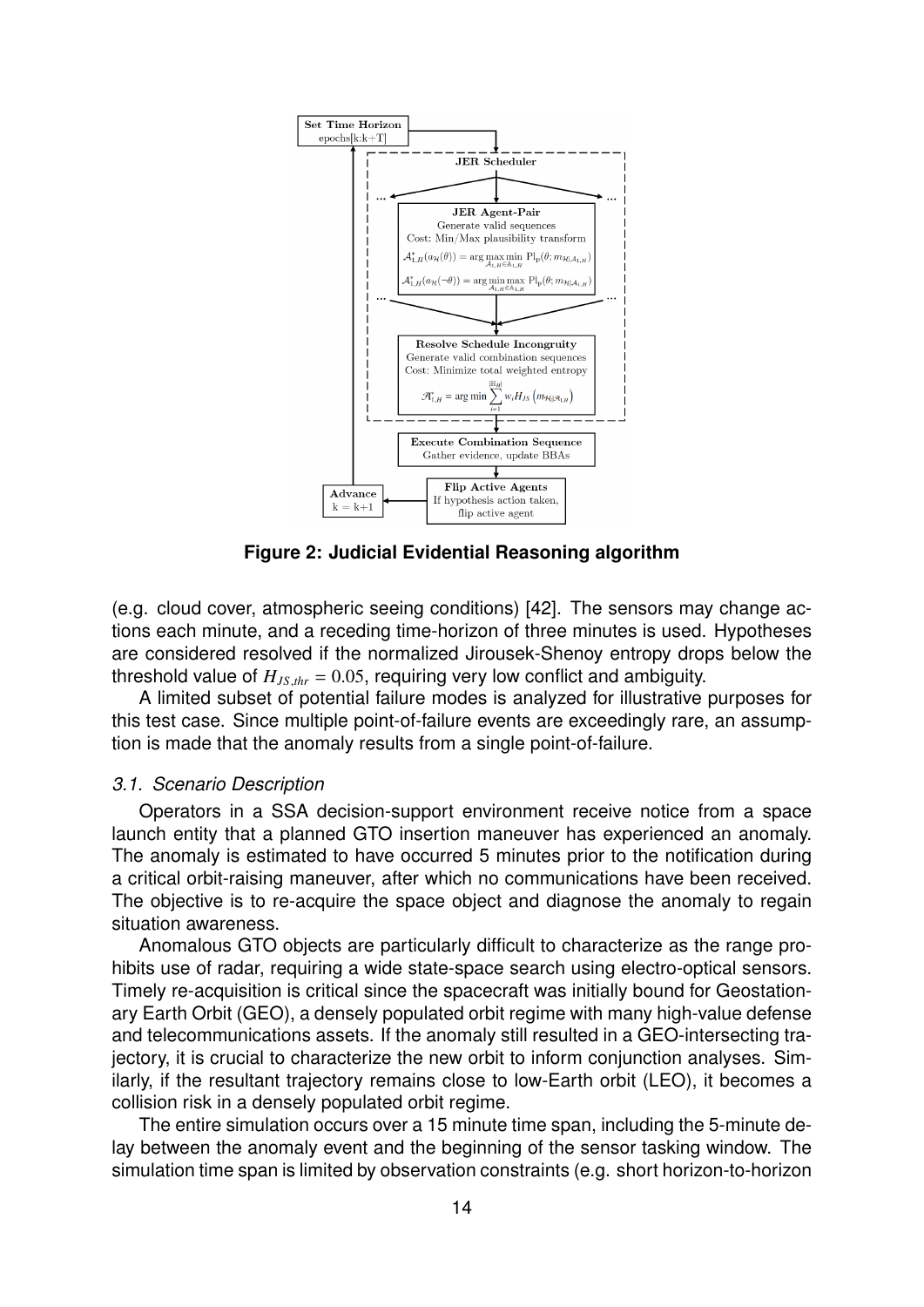GTO Insertion Failure - Nominal Transfer



**Figure 3: Nominal GTO transfer orbit and target GEO orbit.**



**Figure 4: Possible causes for GTO insertion failure**

times in LEO, eclipse, adverse weather), placing time pressure on the hypothesis resolution. At the end of this simulation the sensor positions will prohibit gathering further evidence, so the anomaly must be characterized within 25 minutes of the event.

The nominal transfer orbit is shown in Fig. 3. The spacecraft begins in a 1000 km altitude circular parking orbit. The nominal transfer time from LEO to GEO is just over 5 hours, placing additional time-pressure on resolving the anomaly to complete conjunction analyses with time remaining to alert other satellite operators.

### *3.2. Belief Function Models*

As shown in Fig. 4, the anomaly is characterized at the subsystem level to determine root-cause (under the stated single-point-of-failure assumption). The considered propositions for a GTO insertion maneuver include: maneuver status, propulsion status, navigation status, and collision in LEO. This decomposition yields the following top-level frame of discernment:

$$
\Omega = \Omega_{man} \times \Omega_{prop} \times \Omega_{nav} \times \Omega_{coll} \tag{28}
$$

To arrive at JER agent-pair frames, each element in frame  $\Omega$  is further decomposed into sub-frames.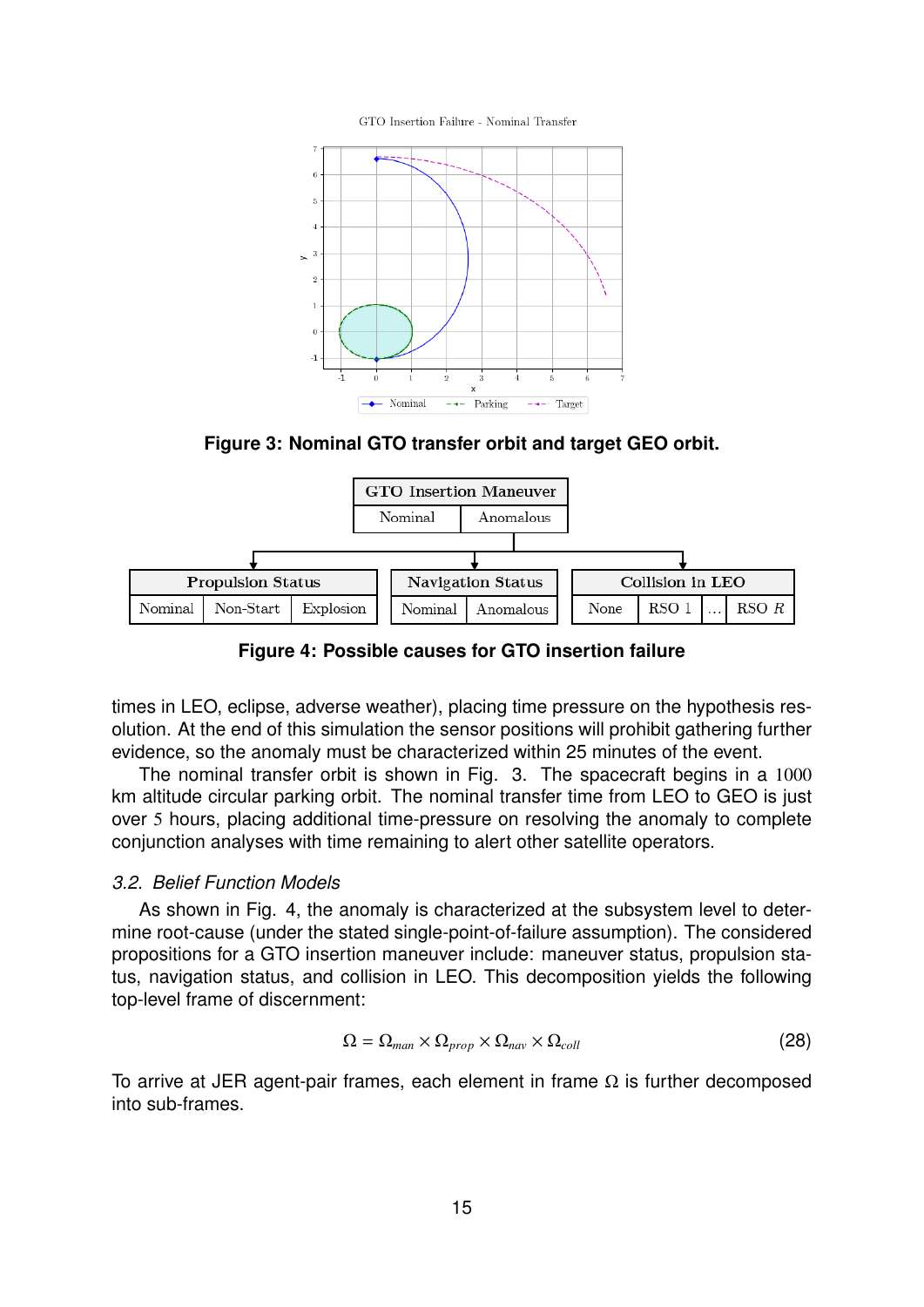#### *3.2.1. Maneuver Status*

The maneuver status hypothesis, Ω*man*, is simply decomposed into a binary frame for the nominal and anomalous states:

$$
\Omega_{man} = \{\omega_{man,n}, \omega_{man,a}\}\tag{29}
$$

Since it does not decompose further, Ω*man* is assigned a single JER agent-pair to test whether the maneuver is nominal or anomalous. Evidence for the for the nominal maneuver status proposition includes a successful nominal detection of the space object in its intended geostationary transfer orbit. Additionally, evidence for the anomalous maneuver status proposition can be stated by an implicit relationship to the other subsystem frames: if any of these hypotheses is resolved true in an anomalous state, the anomalous maneuver status hypothesis is true.

#### *3.2.2. Propulsion Status*

The propulsion status hypothesis, Ω*prop*, yields a more complex (non-binary) decomposition using known failure modes for the propulsion subsystem:

 $\Omega_{prop} = \left\{\omega_{prop,nom}, \omega_{prop,ns}, \omega_{prop,exp}\right\}$ 

Nominal propulsion status, <sup>Ω</sup>*prop*,*nom*, is the proposition required to exhaust all possible propulsion subsystem states, since the propulsion subsystem might not be the cause of the anomaly. The non-start proposition, <sup>Ω</sup>*prop*,*ns*, occurs when the propulsion system fails to fire, leaving the spacecraft in its LEO parking orbit. The explosion proposition, <sup>Ω</sup>*prop*,*exp*, occurs when there is a catastrophic failure, resulting in debris in LEO near the spacecraft's parking orbit.

Evidence for the non-start proposition includes successful detection of the spacecraft in its LEO parking orbit, while evidence for the explosion proposition includes multiple detections of debris pieces along the LEO parking orbit. Note that debris could also be indicative of collision, so the explosion proposition must be refuted if debris is detected in multiple orbits.

#### *3.2.3. Navigation Status*

The navigation status hypothesis, Ω*nav*, does not decompose into further complex sub-frames as the only proposition to consider is an off-nominal transfer orbit due to pointing error.

$$
\Omega_{nav} = \{\omega_{nav,n}, \omega_{nav,a}\}
$$
\n(30)

Since it does not decompose further, Ω*nav* is assigned a single JER agent-pair to test whether the navigation status is nominal or anomalous.

#### *3.2.4. Collision in LEO*

The collision in LEO hypothesis, Ω*coll*, decomposes into the following non-binary frame:

$$
\Omega_{coll} = \{\omega_{coll,none}, \omega_{coll,1}, \dots, \omega_{coll,R}\}
$$

where *R* is the number of resident space objects (RSOs) to consider for potential collisions. The "none" proposition, <sup>ω</sup>*coll*,*none*, represents the case where a collision has not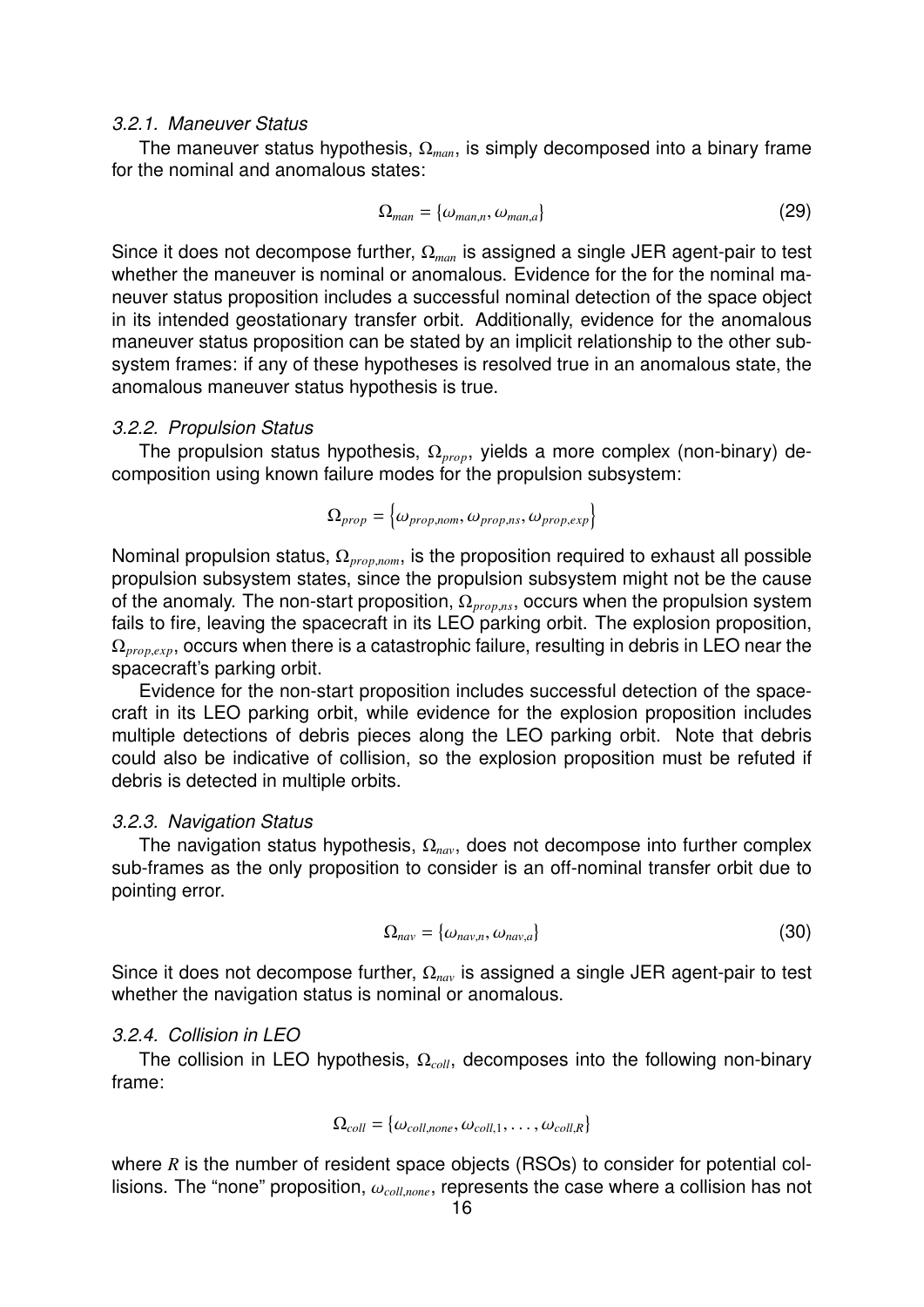occurred and therefore is not the cause of the anomaly. Collision with object *j*,  $\omega_{Coll,i}$ where  $j = 1, \ldots, R$ , occurs when the spacecraft collides with object *j* in LEO, resulting in a debris in both orbits as well as missing nominal tracks for both object *j* and the primary spacecraft. Note that the conditional evidence mentioned in the propulsion status section handles this differentiation. Nominal detection of an RSO refutes that RSO's collision proposition.

For this illustrative example, three RSOs  $(R = 3)$  will be considered for closeapproach and potential collision in LEO. Therefore, three JER agent-pairs are used to fully explore this hypothesis, one for each collision proposition.

## *3.2.5. JER Agent-Pairs*

The full problem considers each frame described in the decomposition above to investigate the cause of a maneuver anomaly. Each frame contains  $|\Omega|-1$  JER agentpairs: two for propulsion failure, one for navigation status, and three for collision in LEO. Therefore, there are a total of six JER agent-pairs in this simulation. The maneuver status hypothesis does not receive its own JER agent-pair because its evidence is modeled primarily as implicit evidence from the result of the subsystem analyses.

### *3.3. Evidence to Belief Function Mappings*

Each potential action is evaluated for its estimated effect on the considered hypotheses to develop evidence-to-belief-function mappings. This process is highly problemspecific, requiring the modeler to consider what each potential successful or missed detection means with respect to each hypothesis. For instance, a missed detection of the nominal orbit may indicate anomaly, but if the estimated electro-optical probability of detection predicted a low chance of success, the belief mass should be attributed to ignorance instead.

Additionally, implicit knowledge about relationships between these frames can be imposed through conditional bbas [43]. In particular, it is known that, if evidence confirms that none of the subsystems are nominal, the maneuver status is likely nominal. A small chance (0.01) is allowed that there may be other causes for maneuver anomaly even if the modeled causes are nominal to account for mis-modeling of the problem. Similarly, if any one of the other causes is anomalous, then the maneuver status is likely anomalous. This is the implicit evidence used to relate the subsystem frames to the maneuver status frame.

### *3.4. Case 1: Nominal Maneuver*

As a baseline, the true proposition for this case is the nominal maneuver status. The resulting sensor tasking schedule is shown in Fig. 5a, and Fig. 5b shows the normalized Jirousek-Shenoy entropy for each hypothesis.

At the first observation epoch, both sensors are only able to observe GTO, and since the maneuver was successful and observation conditions are good, it is detected right away. This immediately resolves both the propulsion status and navigation status hypotheses to "nominal" as shown in Figs. 6a and 6b, leaving only the collision hypotheses for investigation. Also note that collision object "LEO 2" passes closeenough to the GTO sky position to also be detected on this first step, resolving the relevant proposition for the collision in LEO hypothesis as shown in Fig. 6c.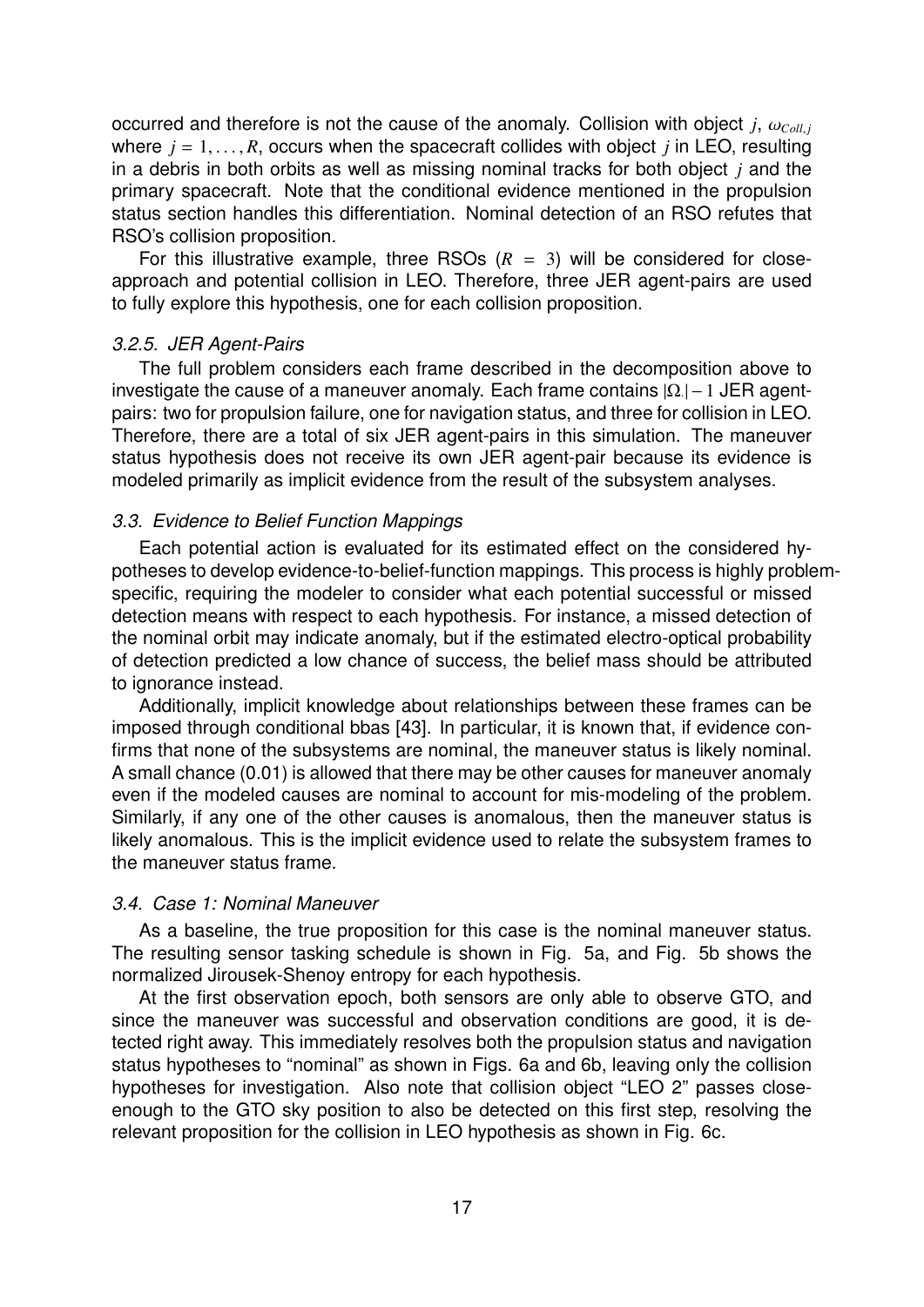

**Figure 5: Case 1: nominal maneuver**

As the sensors gain line-of-sight to the remaining collision objects, they are also observed, detected, and correlated. After five minutes of observations, all hypotheses have been resolved within the entropy threshold, so the remainder of the tasking actions are spent tracking the GTO object.

This baseline test case is intended as a comparison point of a nominal event. Even though the original notification of anomaly was incorrect (e.g. a false alarm), this does not bias the JER algorithm and the correct hypothesis resolution is obtained quickly. The following test cases will examine behavior in anomalous events.

## *3.5. Case 2: Navigation Anomaly*

In the next test case, a navigation anomaly occurs resulting in a pointing error during the maneuver and a misaligned velocity vector. The resulting sensor tasking schedule and hypothesis entropies are shown in Figs. 7a, and 7b, respectively. Individual hypothesis propositions are plotted in Figs. 8a, 8b, and 8c.

Once again, the first observation epoch returns strong evidence for the correct hypothesis, but follow-up observations on the anomalous GTO object are required for several time-steps to ensure appropriate hypothesis resolution (recall the entropy threshold is conservative). This also serves the purpose of adequately resolving the propulsion status hypothesis to "nominal." The final four observation epochs are used to observe the collision objects to refute collision in LEO. By the end of the simulation duration, all hypotheses have been resolved appropriately.

The JER algorithm narrows down on this proposition early since GTO is the only available tasking action at the beginning of the simulation, before the LEO objects are within line-of-sight of the sensors. The next test case involves a propulsion system anomaly and requires more time to discover the probable cause.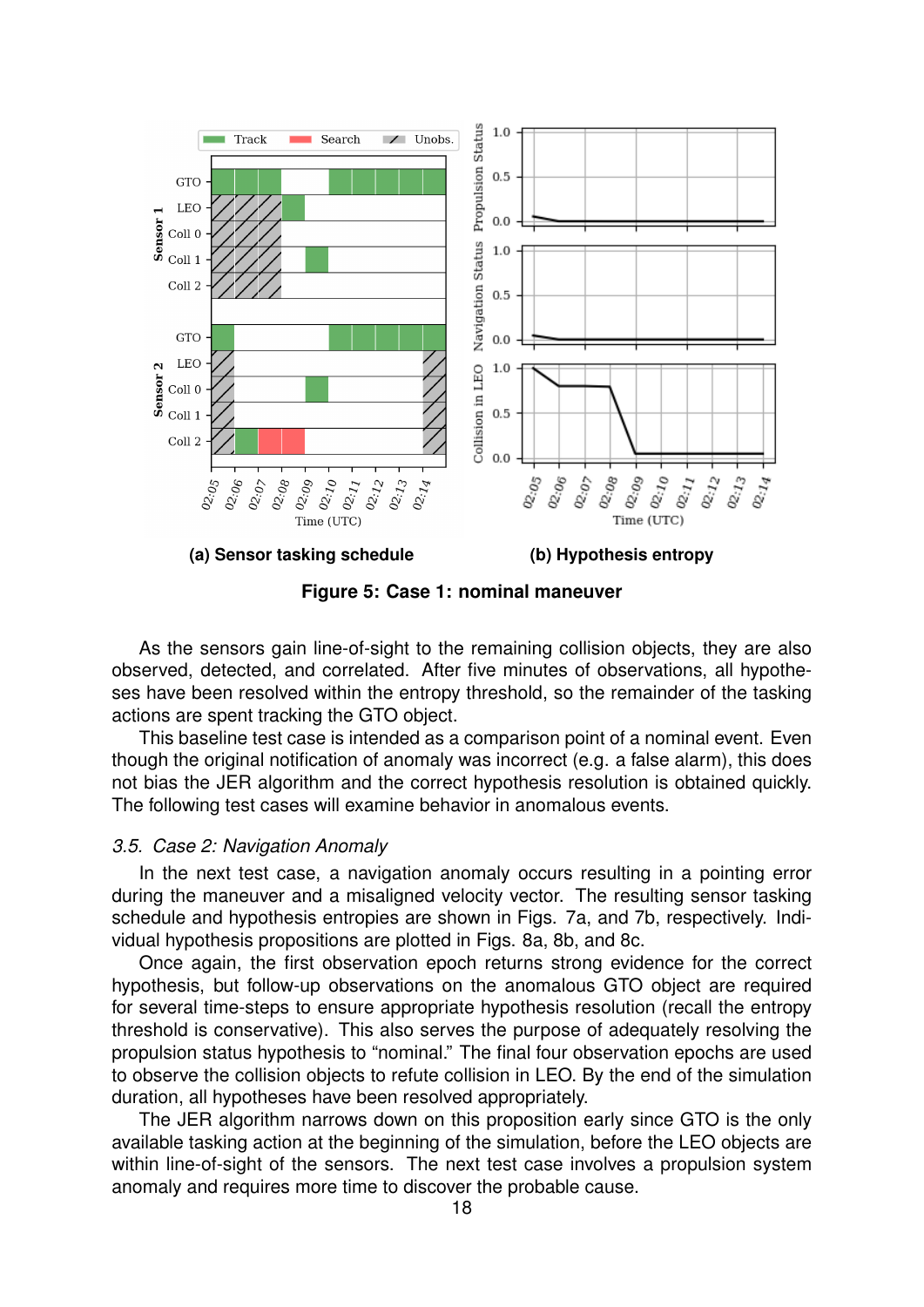Collision in LEO



**Figure 6: Case 1: nominal maneuver (baseline), hypothesis resolution**



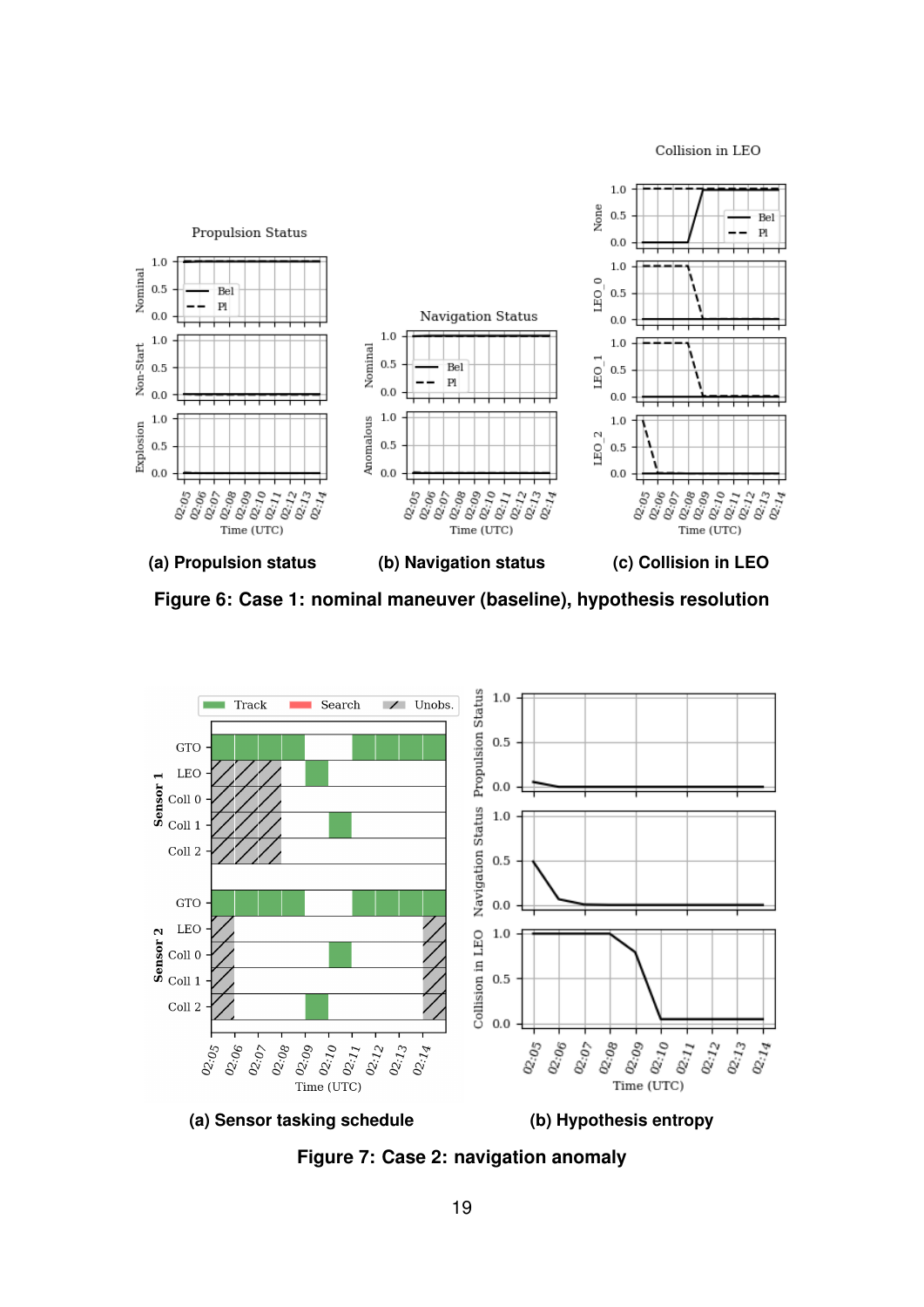#### Collision in LEO



**Figure 8: Case 2: navigation anomaly, hypothesis resolution**

## *3.6. Case 3: Propulsion Non-Start*

In the third test case, a propulsion anomaly occurs resulting in no maneuver and leaving the spacecraft in its LEO parking orbit. The resulting sensor tasking schedule and hypothesis entropies are shown in Figs. 9a, and 9b, respectively. Individual hypothesis propositions are plotted in Figs. 10a, 10b, and 10c.

At the beginning of this simulation, the missed detections at GTO only confirm the navigation status to be nominal after multiple actions allow exhaustive search of the near-GTO region. Once this hypothesis is resolved, the next actions quickly detect and correlate the spacecraft in LEO, as well as the collision objects. Since no debris is detected either, all hypotheses are resolved by the end of the fifth minute of simulation No further tasking is required beyond this point.

This test case shows an ability to ingest both weak evidence (missed detections from GTO) and strong evidence (successful detections in LEO) to explore the hypotheses. The final test case presents a more challenging debris-generating event.

#### *3.7. Case 4: Collision with Object in LEO*

For the final test case, the true proposition is a collision in LEO with the object labeled "LEO 1." This event generates multiple debris objects in both the LEO parking orbit and the nominal orbit of the collision object. The resulting sensor tasking schedule and hypothesis entropies are shown in Figs. 11a, and 11b, respectively. Individual hypothesis propositions are plotted in Figs. 12a, 12b, and 12c.

Once again, the GTO missed-detections quickly resolve the navigation status hypothesis. Next, observations of the collision object orbits only detect and correlate two of the objects, so belief in the collision proposition for LEO 1 begins to increase. Subsequent observations detect multiple debris objects in both the LEO parking orbit and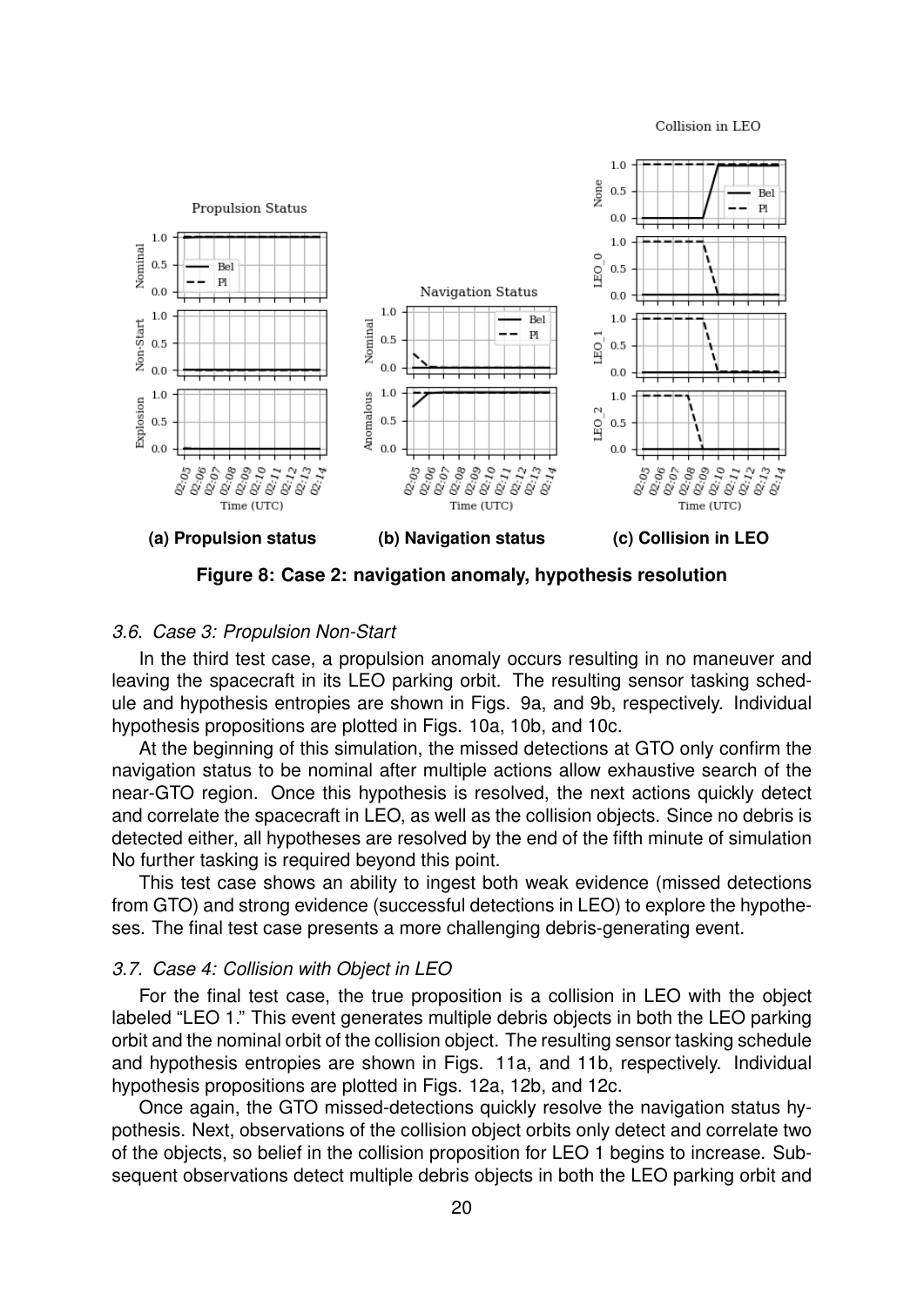





Collision in LEO



21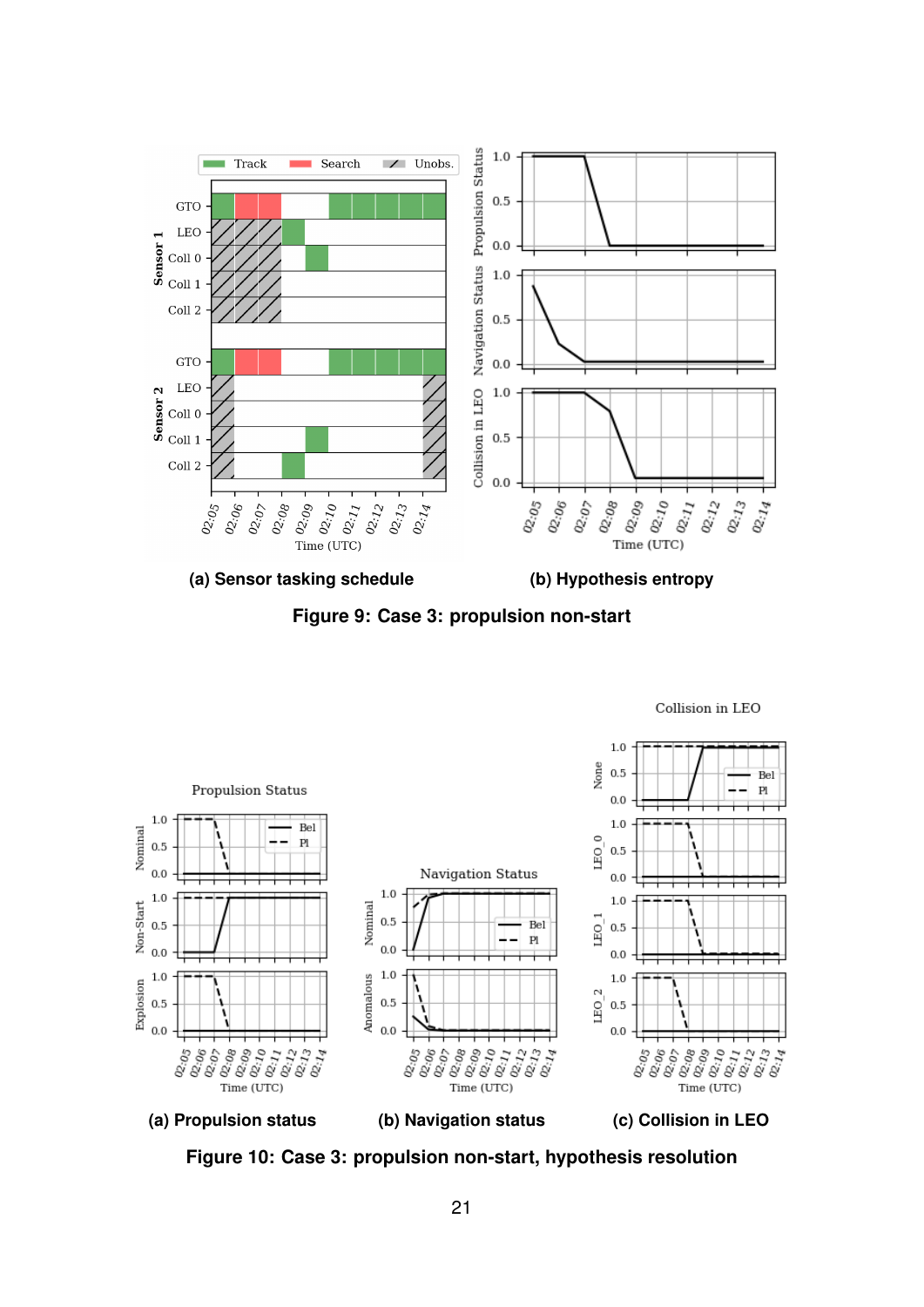

**Figure 11: Case 4: collision in LEO**

the nominal orbit of collision object LEO 1, while continued missed-detections of the nominal orbit for LEO also indicate the collision proposition. Importantly, the debris in the LEO parking orbit are not mistaken for explosion evidence due to the conditional evidence that links these two hypotheses.

At the end of this simulated case, two of the three hypotheses have been fully resolved, and the third (collision in LEO) has strong indication of resolution to the correct proposition. This last hypothesis is not fully resolved within the entropy tolerance because of conservative belief values applied to the detection of debris. Each new debris detected yields relatively low belief mass (0.25) in the relevant collision or explosion hypotheses, since real-world application would involve many spurious detections and false alarms caused by other resident space objects. Given more time or more sensors, the algorithm would detect more debris in both orbits, leading to increased belief and reduced entropy in the collision proposition.

## *3.8. Discussion*

These simulated cases show that the JER algorithm performs as designed, seeking strong evidence to resolve hypotheses without fixating on any particular proposition. Weak evidence from missed detections results in the algorithm moving to other hypotheses or propositions that will plausibly produce stronger evidence. Additionally, decomposing the sensor tasking problem into tractable sub-problems through JER agent-pairs increases the feasible time horizon, which is computationally constrained in a brute-force approach, even for this relatively low-dimensional example.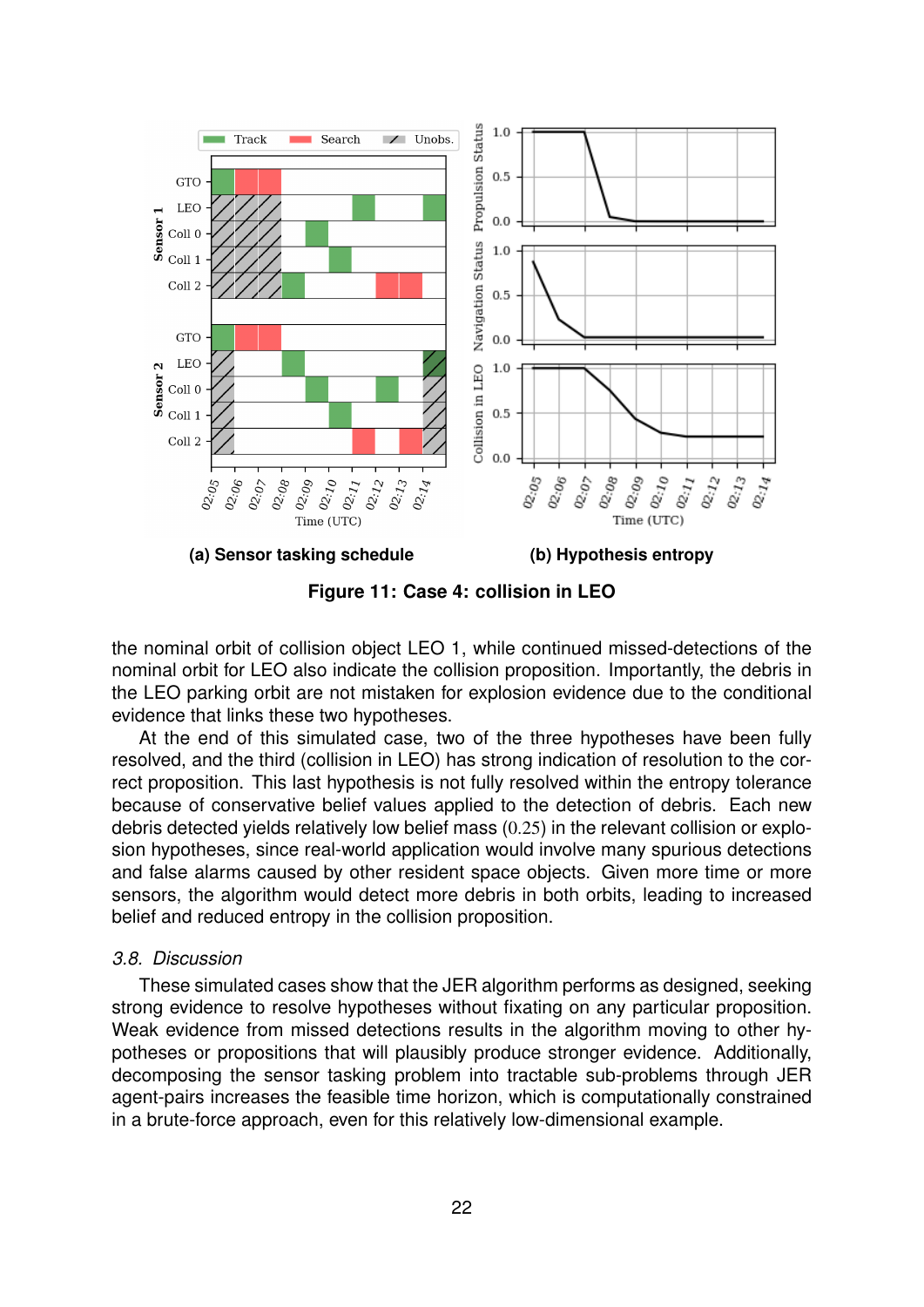Collision in LEO



**Figure 12: Case 4: collision in LEO, hypothesis resolution**

### **4. Conclusion**

The proposed Judicial Evidential Reasoning (JER) sensor-tasking framework arranges decision-maker questions as rigorously testable hypotheses and employs an alternating-agent minimax optimization on belief in the null proposition. The use of a hypothesis abstraction supports human decision-making strengths of planning and strategy, off-loading processing work to the algorithm and fusing evidence into intuitive hypothesis resolutions. Recognizing the need to account for ambiguity aversion in decision-making, the use of Dempster-Shafer theory allows for quantification of evidence ambiguity. Finally, applying an alternating-turn adversarial optimization scheme avoids confirmation bias induced by improper prior beliefs or evidence uncertainty and ambiguity, avoiding fixation on incorrect propositions.

This approach values impartiality in addition to time-efficiency in many-hypothesis resolution, while breaking the greater sensor-tasking problem into a number of subproblems for each hypothesis reduces computational complexity and allows for a receding horizon optimization of the total schedule. Selecting the final optimal schedules as the minimum total weighted entropy ensures that the selected actions minimize conflict and non-specificity according to priorities set by the decision-makers. The simulated results for a GTO insertion maneuver anomaly scenario show that the algorithm performs as expected: the appropriate hypotheses are confirmed via evidence and in the process the JER algorithm does not fixate on any particular proposition, instead accruing evidence that gradually leads to the correct conclusion.

Continuing work focuses on applying combinatorial and adversarial optimization approaches to the JER algorithm to prune sub-optimal sequences before deep evaluation, allowing application to larger multi-hypothesis problems with longer time horizons. Additionally, the need to include conditional evidence that explicitly links hy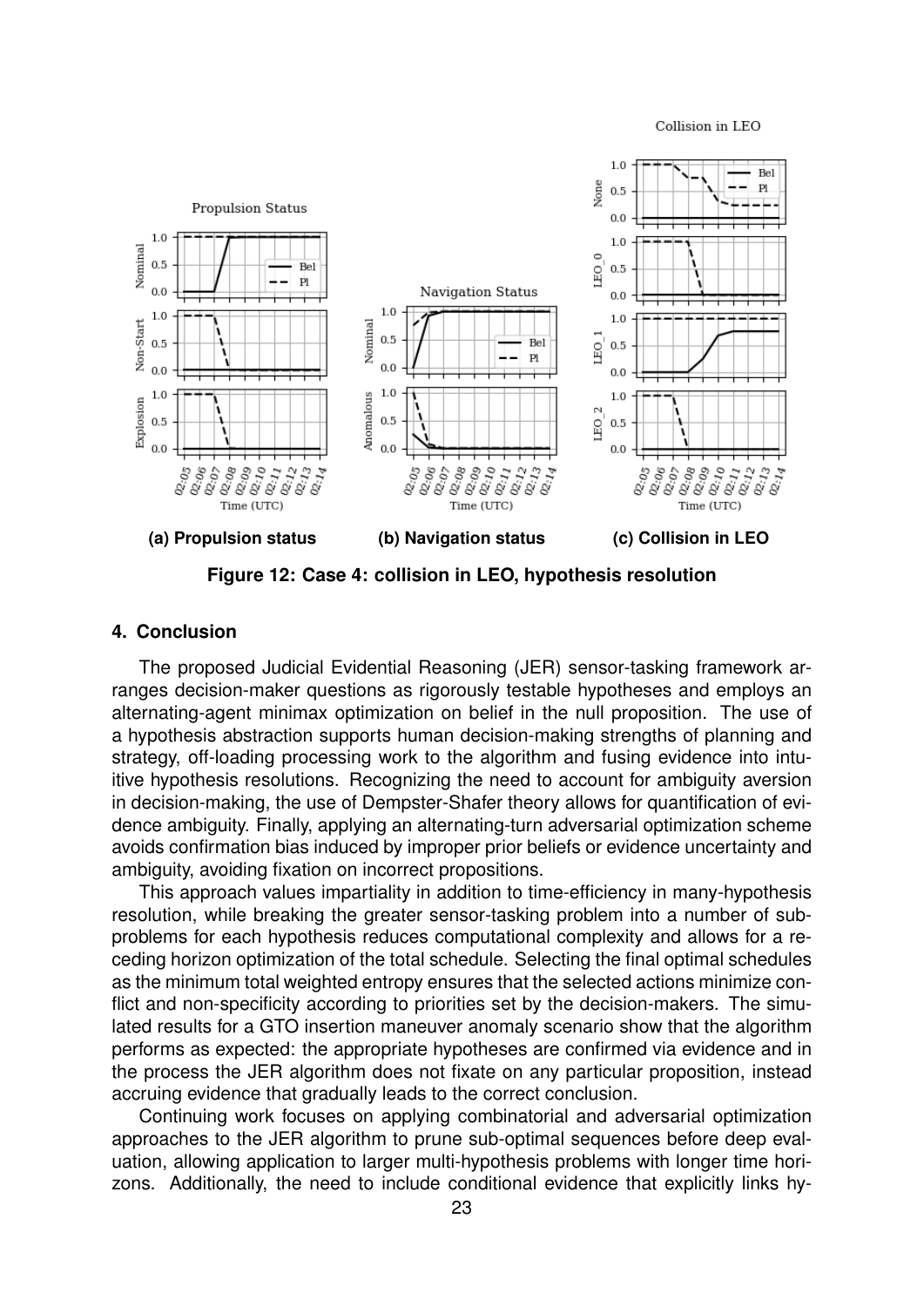potheses (such as the explosion and collision hypotheses) motivates an approach using marginal belief functions [43].

#### **References**

- [1] M. R. Endsley, Situation awareness global assessment technique (SAGAT), in: IEEE 1988 National Aerospace and Electronics Conference.
- [2] J.-C. Liou, Modeling the Large and Small Orbital Debris Populations for Environment Remediation, Technical Report, NASA Orbital Debris Program Office, Johnson Space Center, Houston, TX, 2014.
- [3] Orbital Debris Quarterly News, Technical Report, NASA Orbital Debris Program Office, 2017.
- [4] M. Hart, M. Jah, D. Gaylor, B. C. T. Eyck, E. Butcher, E. L. Corral, R. Furfaro, E. H. Lyons, N. Merchant, M. Surdeanu, R. L. Walls, B. Weiner, A new approach to Space Domain Awareness at the University of Arizona, in: NATO Symposium on Considerations for Space and Space-Enabled Capabilities in NATO Coalition Operations.
- [5] J. D. Ianni, D. L. Aleva, S. A. Ellis, Overview of Human-Centric Space Situational Awareness Science and Technology, Technical Report, Air Force Research Lab, Human Performance Wing (711th), Human Effectiveness Directorate, Wright-Patterson Air Force Base, OH, 2012.
- [6] J. D. Rendleman, S. M. Mountin, Responsible SSA cooperation to mitigate on-orbit space debris risks, in: 7th International Conference on Recent Advances in Space Technologies (RAST).
- [7] T. Kelso, Analysis of the Iridium 33 Cosmos 2251 collision, in: Advanced Maui Optical and Space Surveillance Technologies, Maui, HI.
- [8] P. A. Brown, Promoting the safe and responsible use of space: Toward a 21st century transparency framework, High Frontier 5 (2008).
- [9] F. R. Hoots, P. W. Schumacher, History of analytical orbit modeling in the U.S. space surveillance system, Journal of Guidance, Control, and Dynamics 27 (2004) 174–185.
- [10] T. Blake, M. Sanchez, J. Krassner, M. Georgen, S. Sundbeck, Space Domain Awareness, Technical Report, DARPA, 2012.
- [11] G. A. McIntyre, K. J. Hintz, An information theoretic approach to sensor scheduling, in: Proceedings of SPIE Signal Processing, Sensor Fusion, and Target Recognition V, volume 2755, pp. 304–312.
- [12] K. J. DeMars, I. I. Hussein, C. Frueh, M. K. Jah, R. Scott Erwin, Multiple-object space surveillance tracking using finite-set statistics, Journal of Guidance, Control, and Dynamics (2015) 1–16.
- [13] T. A. Hobson, Sensor Management for Enhanced Catalogue Maintenance of Resident Space Objects, Ph.D. thesis, University of Queensland Australia, 2014.
- [14] A. D. Jaunzemis, M. V. Mathew, M. J. Holzinger, Control cost and Mahalanobis distance binary hypothesis testing for spacecraft maneuver detection, Journal of Guidance, Control, and Dynamics 39 (2016) 2058–2072.
- [15] R. D. Coder, C. J. Wetterer, K. M. Hamada, M. J. Holzinger, M. K. Jah, Inferring active control mode of the Hubble space telescope using unresolved imagery, Journal of Guidance, Control, and Dynamics (accepted) (2017).
- [16] I. I. Hussein, K. J. DeMars, C. Fruh, M. K. Jah, R. S. Erwin, An AEGIS FISST algorithm for multiple object tracking in space situational awareness, in: AIAA/AAS Astrodynamics Specialist Conference, Guidance, Navigation and Control and Co-located Conferences.
- [17] M. J. Holzinger, D. J. Scheeres, K. T. Alfriend, Object correlation, maneuver detection, and characterization using control distance metric, Journal of Guidance Navigation and Control 35 (2012) 1312–1325.
- [18] C. Fruh, M. Jah, Initial taxonomy and classification scheme for artificial space objects based on ancestral relation and clustering, in: Proceedings of the Advanced Maui Optical and Space Surveillance Technologies Conference, Maui, Hawaii.
- [19] G. Shafer, A Mathematical Theory of Evidence, Princeton University Press, 1976.
- [20] G. Shafer, R. Logan, Implementing Dempster's rule for hierarchical evidence, Artificial Intelligence 33 (1987) 271–298.
- [21] A. P. Dempster, The Dempster-Shafer calculus for statisticians, International Journal of Approximate Reasoning 48 (2008) 365–377.
- [22] T. Denoeux, A k-nearest neighbor classification rule based on Dempster-Shafer theory, IEEE Transactions on System, Man, and Cybernetics 25 (1995) 804–813.